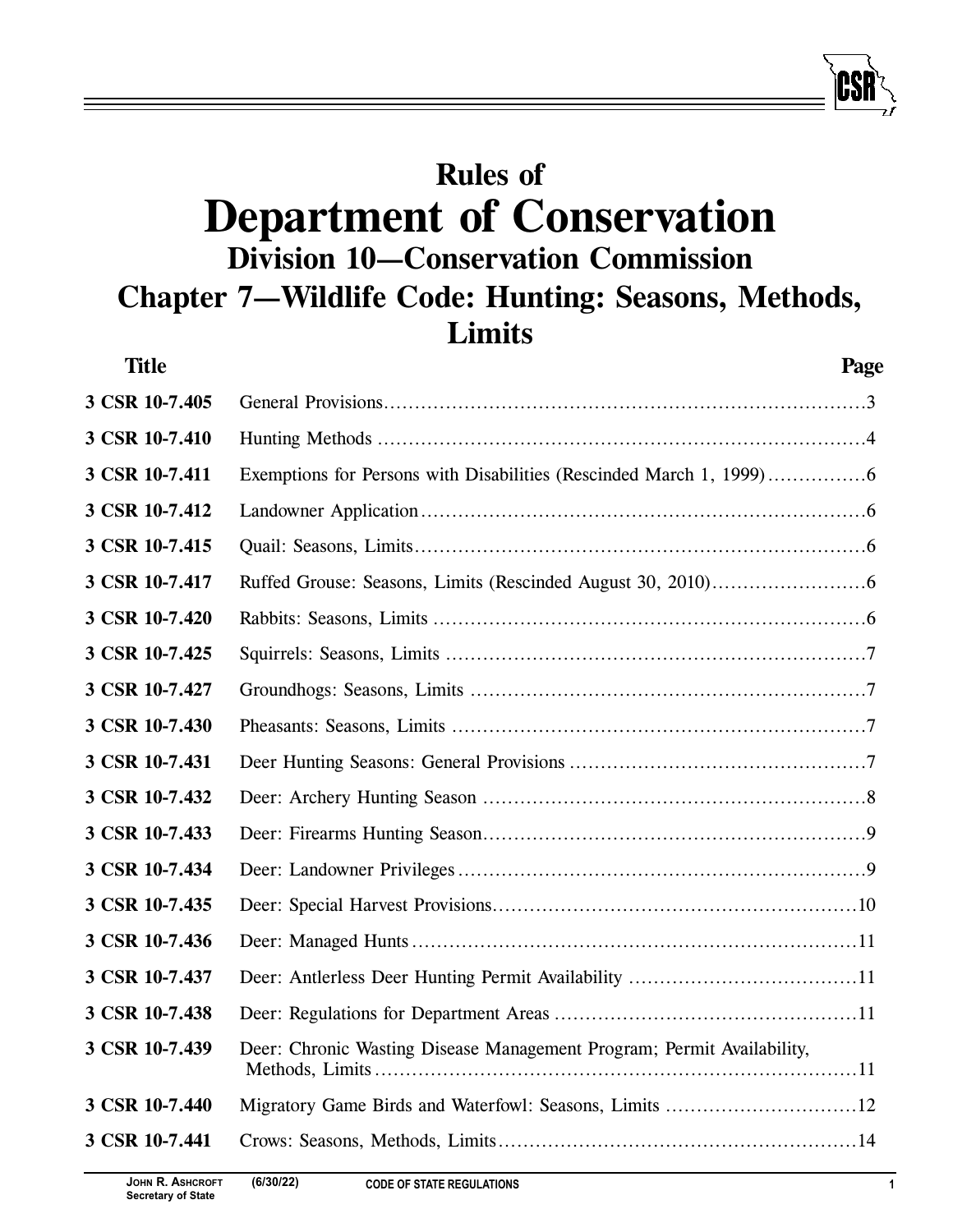

| 3 CSR 10-7.442 |                                                            |  |
|----------------|------------------------------------------------------------|--|
| 3 CSR 10-7.445 |                                                            |  |
| 3 CSR 10-7.450 |                                                            |  |
| 3 CSR 10-7.455 |                                                            |  |
| 3 CSR 10-7.600 |                                                            |  |
| 3 CSR 10-7.700 |                                                            |  |
| 3 CSR 10-7.705 |                                                            |  |
| 3 CSR 10-7.710 |                                                            |  |
| 3 CSR 10-7.715 |                                                            |  |
| 3 CSR 10-7.900 |                                                            |  |
| 3 CSR 10-7.905 | Black Bear Hunting Season: Application and Draw Process 20 |  |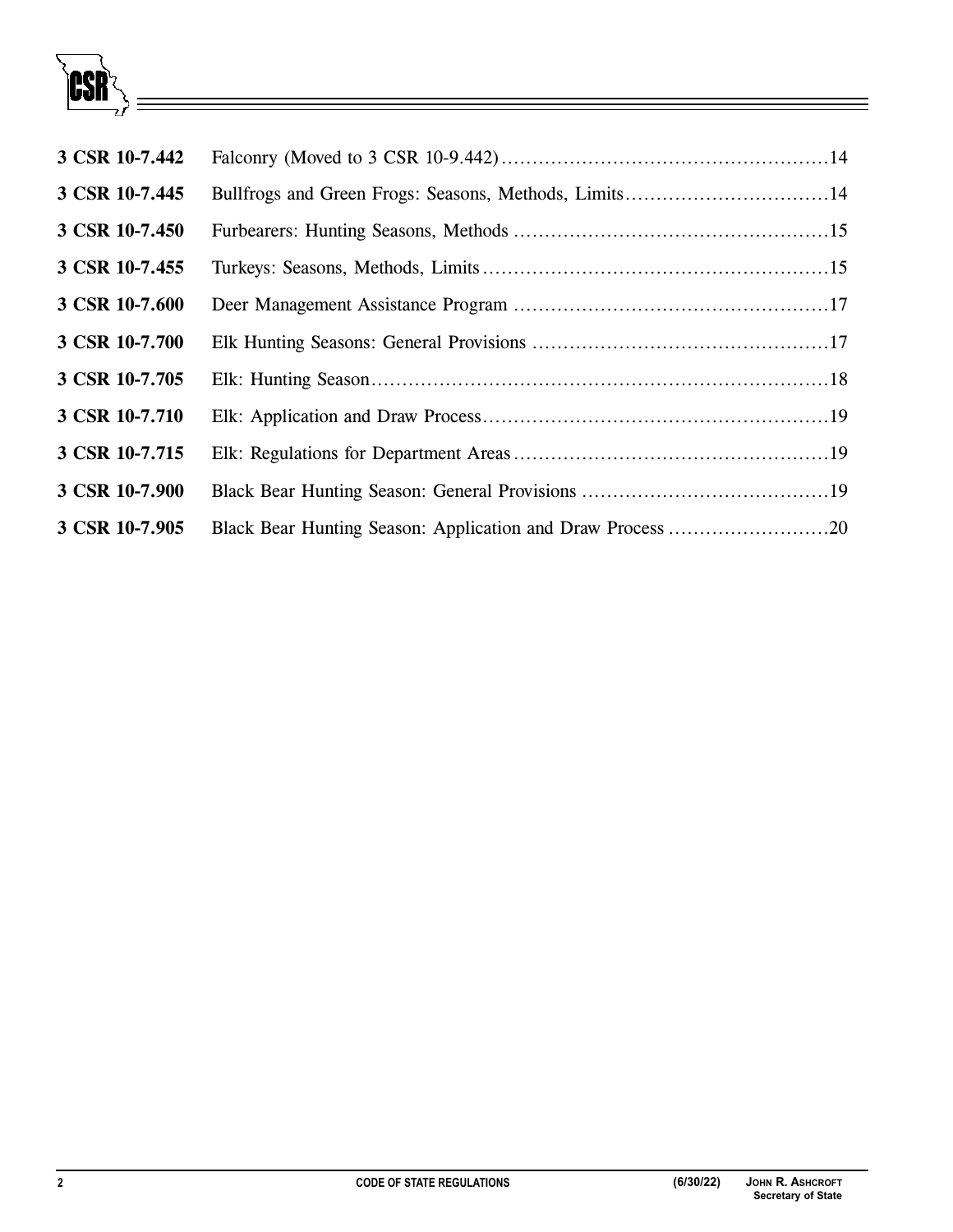

# **Title 3—DEPARTMENT OF CONSERVATION**

**Division 10—Conservation Commission Chapter 7—Wildlife Code: Hunting: Seasons, Methods, Limits** 

# **3 CSR 10-7.405 General Provisions**

*PURPOSE: This rule requires any person engaged in hunting or pursuing wildlife to possess the prescribed permit.* 

(1) Any person while hunting or while using dogs or birds of prey in pursuit of wildlife in any manner, including training, shall have on his/her person the prescribed permit, temporary permit authorization number(s) or evidence of exemption. The temporary permit authorization number(s) and picture identification must be carried at all times while hunting until the actual permit(s) is received. Wildlife may not be held alive under hunting permits.

(2) There shall be no closed season or limits on house sparrows or European starlings.

(3) No person shall take or attempt to take any wildlife from or across a public roadway with a firearm, bow, or crossbow.

(4) Wildlife, except waterfowl, may not be pursued or taken while trapped or surrounded by floodwaters or while fleeing from floodwaters or fire.

(A) In Southeast Missouri no person shall take, attempt to take, or pursue wildlife, except waterfowl, during the fall deer and turkey season(s) in:

1. Zone 1 (Scott County) when the Mississippi River level is at or above thirty-five feet (35') on the Thebes, IL, gauge. Zone 1 fall deer and turkey season boundary shall be that portion of Missouri east of a line running west from the Illinois border at Commerce access in the town of Commerce to North Water Street; south on North Water Street to Mo. Hwy. E; west on Mo. Hwy. E to Mo. Hwy. N; south on Mo. Hwy. N to County Hwy. 351; south on County Hwy. 351 to Mo. Hwy. NN; south on Mo. Hwy. NN to the Scott County line; east on the Scott County line to the Illinois border.

2. Zone 2 (Mississippi County) when the Mississippi River level is at or above forty-three feet (43') on the Cairo, IL, gauge. Zone 2 fall deer and turkey season boundary shall be that portion of Missouri east of a line running west from the Illinois border on the Mississippi County line to Mo. Hwy. NN; south on Mo. Hwy. NN to County Hwy. 222; east on County Hwy. 222 to Mo. Hwy. N; south on Mo. Hwy. N to Mo. Hwy. 62; east on Mo. Hwy. 62 to Mo. Hwy. 77; south on

Mo. Hwy. 77 to Mo. Hwy. D; west on Mo. Hwy. D to County Hwy. 329; south on County Hwy. 329 to County Hwy. 318; west on County Hwy. 318 to Mo. Hwy. DD; south on Mo. Hwy. DD to County Hwy. 331; south on County Hwy. 331 to Mo. Hwy. 80; west on Mo. Hwy. 80 to Mo. Hwy. AA; south on Mo. Hwy. AA to Mo. Hwy. FF; south on Mo. Hwy. FF to Mo. Hwy. 77; south on Mo. Hwy. 77 to Mo. Hwy. A; east on Mo. Hwy. A to the Kentucky border.

3. Zone 3A (New Madrid and Mississippi counties) when the Mississippi River level is at or above thirty-four feet (34') on the New Madrid, MO, gauge. Zone 3A fall deer and turkey season boundary shall be that portion of Missouri south of a line running west from the Kentucky border on U.S. Hwy. A to Mo. Hwy. 77; north on Mo. Hwy. 77 to Mo. Hwy. 102; west on Mo. Hwy. 102 to County Hwy. 521; west on County Hwy. 521 to Mo. Hwy. 102; north on Mo. Hwy. 102 to County Hwy. 526; west on County Hwy. 526 to County Hwy. 727; south on County Hwy. 727 to Mo. Hwy. P; South on Mo. Hwy. P to Mo. Hwy. WW; west on Mo. Hwy. WW to Mo. Hwy. U; west on Mo. Hwy. U to Interstate 55; south on Interstate 55 to Mo. Hwy. M; east on Mo. Hwy. M to Mo. Hwy. KK; west on Mo. Hwy. KK to Mo. Hwy. 162; east on Mo. Hwy. 162 to the Tennessee border.

4. Zone 3B (New Madrid and Mississippi counties) when the Mississippi River level is at or above thirty-six feet (36') on the New Madrid, MO, gauge. Zone 3B fall deer and turkey season boundary shall be that portion of Missouri south of a line continuing from Zone 3A on a line running north on Mo. Hwy. U to Mo. Hwy. P; east on Mo. Hwy. P to Mo. Hwy. BB; north on Mo. Hwy. BB to Mo. Hwy. OO; east on Mo. Hwy. OO to the toe of the protected side of the Corps of Engineers secondary levee; north on the Corps of Engineers secondary levee to Mo. Hwy. 80; east on Mo. Hwy. 80 to Mo. Hwy. AA; south on Mo. Hwy. AA to Mo. Hwy. FF; south on Mo. Hwy. FF to Mo. Hwy. 77; south on Mo. Hwy. 77 tying back into Zone 3A.

5. Zone 3C (New Madrid and Mississippi counties) when the Mississippi River level is at or above forty feet (40') on the New Madrid, MO, gauge. Zone 3C fall deer and turkey season boundary shall be that portion of Missouri south of a line continuing from Zone 3B on a line running north on Mo. Hwy. V to Mo. Hwy. 80; east on Mo. Hwy. 80 to the toe of the protected side of the Corps of Engineers secondary levee; north on the Corps of Engineers secondary levee to Mo. Hwy. 77; south on Mo. Hwy. 77 to Mo. Hwy. D; west on Mo. Hwy. D to County Hwy. 329; south on County Hwy. 329 to Mo. Hwy. DD; south on Mo. Hwy. DD to County

Hwy. 331; south on County Hwy. 331 to Mo. Hwy. 80; west on Mo. Hwy. 80 to Mo. Hwy. AA tying back into Zone 3B.

6. Zone 4 (Pemiscot County) when the Mississippi River level is at or above thirtytwo feet (32') on the Caruthersville, MO, gauge. Zone 4 fall deer and turkey season boundary shall be that portion of Missouri east of a line running west from the Tennessee border on Mo. Hwy. 162 to Mo. Hwy. TT; south on Mo. Hwy. TT to Mo. Hwy. T; west on Mo. Hwy. T to Interstate 55; south on Interstate 55 to Interstate 155; southeast on Interstate 155 to Mo. Hwy. U; west on Mo. Hwy. U to Mo. Hwy. D; south on Mo. Hwy. D to County Hwy. 536; west on County Hwy. 536 to County Hwy. 515; south on County Hwy. 515 to U.S. Hwy. 164; west on U.S. Hwy. 164 to Mo. Hwy. H; south on Mo. Hwy. H to County Hwy. 569; south on County Hwy. 569 to the Arkansas border.

7. Zone 5A (Dunklin County) when the St. Francis River level is at or above twentyone feet (21') on the St. Francis, AR, gauge. Zone 5A fall deer and turkey season boundary shall be that portion of Missouri west of a line running east from the Arkansas border on U.S. Hwy. 62 to Mo. Hwy. 53; south on Mo. Hwy. 53 to Mo. Hwy. 25; south on Mo. Hwy. 25 to Mo. Hwy. 84; west on Mo. Hwy. 84 to the Arkansas border.

8. Zone 5B (Dunklin County) when the St. Francis River level is at or above fifteen and one-half feet (15.5') on the Holly Island, MO, gauge. Zone 5B fall deer and turkey season boundary shall be that portion of Missouri west of a line running east on Mo. Hwy. 84 to U.S. Hwy. 412; southwest on U.S. Hwy. 412 to Mo. Hwy. F; south on Mo. Hwy. F to Mo. Hwy. FF; south on Mo. Hwy. FF to the Arkansas border.

(B) In Southeast Missouri no person shall take, attempt to take, or pursue wildlife, except waterfowl, during the spring turkey hunting season in:

1. Zone 1 (Scott County) when the Mississippi River level is at or above thirty-five feet (35') on the Thebes, IL, gauge. Zone 1 spring turkey season boundary shall be that portion of Missouri south of a line running west from the Illinois border at Commerce access in the town of Commerce to North Water Street; south on North Water Street to the toe of the protected side of the Corps of Engineers main line levee; south on the Corps of Engineers main line levee to the Scott County line; east on the Scott County line to the Illinois border.

2. Zone 2 (Mississippi County) when the Mississippi River level is at or above forty-three feet (43') on the Cairo, IL, gauge. Zone 2 spring turkey season boundary shall be that portion of Missouri east of a line running west from the Illinois border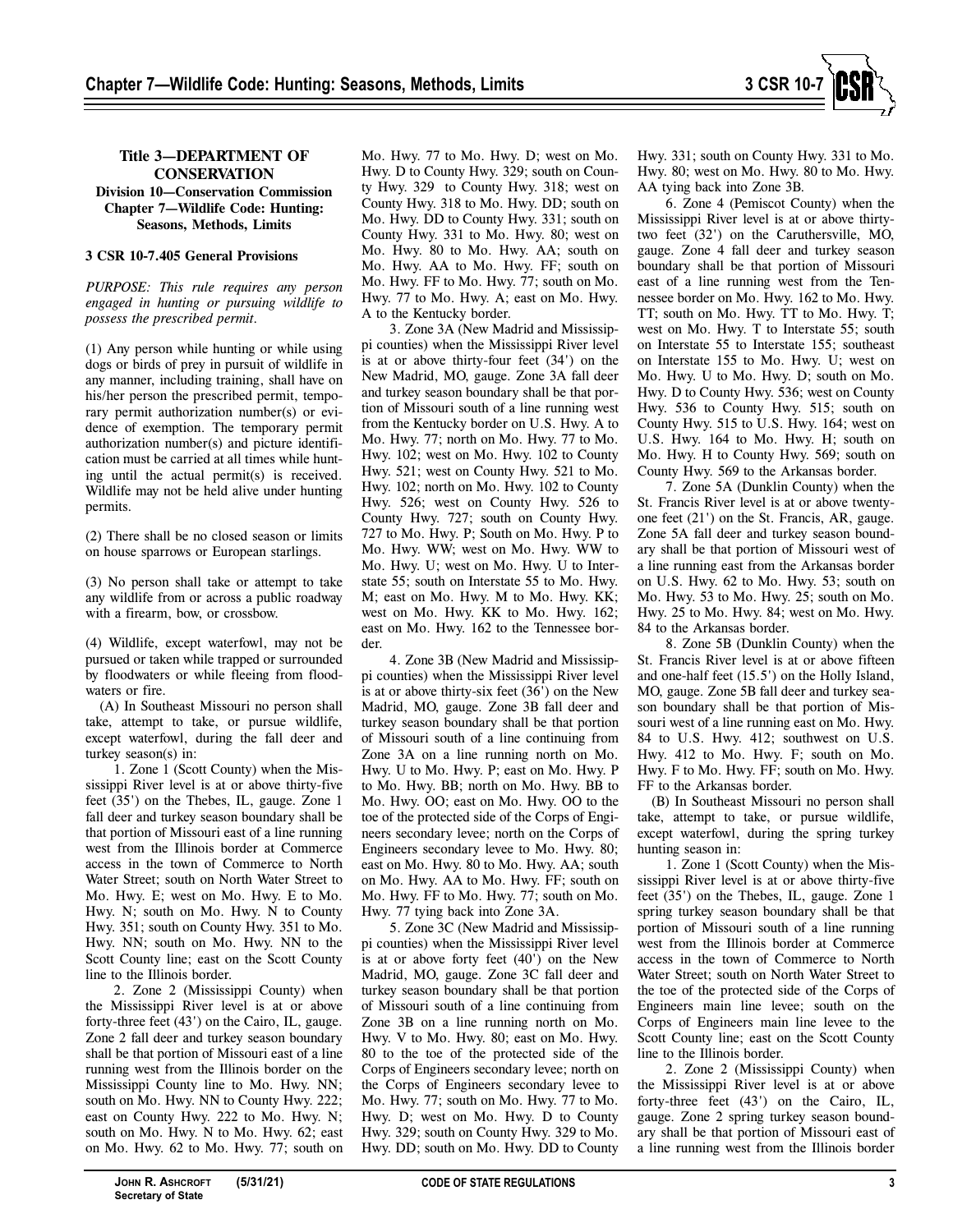at the Mississippi/Scott County line to the toe of the protected side of the Corps of Engineers main line levee; south on the Corps of Engineers main line levee to Mo. Hwy. A; east on Mo. Hwy. A to the Kentucky border.

3. Zone 3 (New Madrid and Mississippi counties) when the Mississippi River level is at or above thirty-four feet (34') on the New Madrid, MO, gauge. Zone 3 spring turkey season boundary shall be that portion of Missouri south of a line running west on Mo. Hwy. A to the toe of the protected side of the Corps of Engineers main line levee; south on the Corps of Engineers main line levee to Mo. Hwy. 162; east on Mo. Hwy. 162 to the Tennessee border.

4. Zone 4 (Pemiscot County) when the Mississippi River level is at or above thirtytwo feet (32') on the Caruthersville, MO, gauge. Zone 4 spring turkey season boundary shall be that portion of Missouri east of a line running west from the Tennessee border on Mo. Hwy. 162 to the toe of the protected side of the Corps of Engineers main line levee; south on the Corps of Engineers main line levee to the Arkansas border.

5. Zone 5A (Dunklin County) when the St. Francis River level is at or above twentyone feet (21') on the St. Francis, AR, gauge. Zone 5A spring turkey season boundary shall be that portion of Missouri west of a line running east from the Arkansas border on U.S. Hwy. 62 to Mo. Hwy. 53; south on Mo. Hwy. 53 to Mo. Hwy. 25; south on Mo. Hwy. 25 to Mo. Hwy. 84; west on Mo. Hwy. 84 to the Arkansas border.

6. Zone 5B (Dunklin County) when the St. Francis River level is at or above fifteen and one-half feet (15.5') on the Holly Island, MO, gauge. Zone 5B spring turkey season boundary shall be that portion of Missouri west of a line running east on Mo. Hwy. 84 to U.S. Hwy. 412; southwest on U.S. Hwy. 412 to Mo. Hwy. F; south on Mo. Hwy. F to Mo. Hwy. FF; south on Mo. Hwy. FF to the Arkansas border.

(5) Wildlife may not be searched for, harassed, or disturbed in any manner with the aid of an artificial light, headlight, or spotlight from any roadway, whether public or private, or in any field, woodland, or forest, by any person acting either singly or as one (1) of a group of persons, except, this section shall not apply to the following:

(A) The use of an artificial light to search for, spot, and locate raccoons or other furbearing animals when treed with the aid of dogs;

(B) The use of an artificial light to search for, spot, and locate coyotes from February 1 through March 31, but only as specifically authorized by 3 CSR 7.410(1)(B)2.; and

(C) The use of an artificial light by a resident or nonresident landowner as defined in 3 CSR 10-20.805 on his/her property.

*AUTHORITY: sections 40 and 45 of Art. IV, Mo. Const. Original rule filed Aug. 26, 1964, effective Dec. 31, 1964. Amended: Filed Aug. 1, 1980, effective Jan. 1, 1981. Amended: Filed Aug. 6, 1985, effective Jan. 1, 1986. Amended: Filed May 10, 1990, effective Jan. 1, 1991. Amended: Filed April 27, 1994, effective Jan. 1, 1995. Amended: Filed May 30, 1995, effective Jan. 1, 1996. Amended: Filed Aug. 11, 1999, effective March 1, 2000. Amended: Filed Oct. 9, 2003, effective March 30, 2004. Amended: Filed Sept. 14, 2005, effective Feb. 28, 2006. Amended: Filed Oct. 10, 2008, effective April 30, 2009. Amended: Filed Feb. 26, 2015, effective July 30, 2015. Amended: Filed Aug. 28, 2018, effective March 1, 2019. Amended: Filed Aug. 26, 2019, effective Feb. 29, 2020. Amended: Filed May 29, 2020, effective Nov. 30, 2020. Amended: Filed Dec. 1, 2020, effective June 30, 2021.* 

#### **3 CSR 10-7.410 Hunting Methods**

*PURPOSE: This rule prescribes the methods by which wildlife may be hunted.* 

(1) Wildlife may be hunted and taken only in accordance with the following:

(A) Motor-Driven Air, Land, or Water Conveyances. No person shall pursue, take, attempt to take, drive, or molest wildlife from or with a motor-driven air, land, or water conveyance at any time. Except as provided in 3 CSR 10-7.431, motor boats may be used if the motor has been completely shut off and its progress therefrom has ceased;

(B) Artificial Light. No person shall throw or cast the rays of a spotlight, headlight, or other artificial light on any highway or roadway, whether public or private, or in any field, woodland, or forest for the purpose of spotting, locating, or attempting to take or hunt any game animal while having in possession or control, either singly or as one (1) of a group of persons, any firearm, bow, or other implement whereby game could be killed or taken, except as follows:

1. An artificial light may be used to spot, locate, attempt to take, and hunt raccoons or other furbearing animals when treed with the aid of dogs while in possession or control of a firearm, bow, or other implement whereby any game animal could be killed or taken during the prescribed furbearer hunting season; and

2. An artificial light may be used to spot, locate, attempt to take, and hunt coyotes while in possession or control of a firearm, bow, or other implement whereby any game animal could be killed or taken from February 1 through March 31, but only in conjunction with other legal hunting methods, and not from or with any motor-driven air, land, or water conveyance or from or across a public roadway;

(C) Night Vision, Infrared, and Thermal Imagery Equipment. Wildlife may not be pursued or taken with the aid of night vision, infrared or thermal imagery equipment and no person may possess or control night vision, infrared, or thermal imagery equipment while acting singly or as one (1) of a group of persons while in possession of any firearm, bow, or other implement whereby wildlife could be killed or taken, except as follows:

1. Landowners and their authorized representatives may possess or control and use night vision, infrared, or thermal imagery equipment while in possession of a firearm, bow, or other implement whereby wildlife could be killed or taken on such landowner's property to kill feral swine. For the purposes of this paragraph, a "landowner" is any person (including residents and non-residents) owning real property of any size and an "authorized representative" is any person who has permission from a landowner to be present on the landowner's property;

2. Hunters properly licensed to take furbearers may possess or control and use night vision, infrared, and thermal imagery equipment to take coyotes from February 1 through March 31, but only in conjunction with other legal hunting methods. The use of night vision, infrared, or thermal imagery equipment to pursue or take coyotes from or with a motor-driven air, land, or water conveyance, or from or across a public roadway is specifically prohibited; and

3. Any person may possess or control and use night vision, infrared, or thermal imagery equipment while in possession of any firearm, bow, or other implement whereby wildlife could be killed or taken with written authorization of an agent of the department, but only as specifically authorized by him/her;

(D) Dogs. Dogs may be used during the prescribed open seasons to chase, pursue, or take wildlife (except beavers, black bears, deer, elk, mink, muskrats, river otters, and turkeys). All dogs used to hunt, chase, or pursue wildlife shall wear a collar while hunting that contains the full name and address, Conservation Number, or complete telephone number of the owner, except this provision does not apply to dogs used by waterfowl and game bird hunters. Furbearers, squirrels, and rabbits may not be chased, pursued, or taken with dogs during daylight hours of the November portion of the firearms deer season in Butler, Carter, Dent, Iron, Madison, Oregon, Reynolds, Ripley,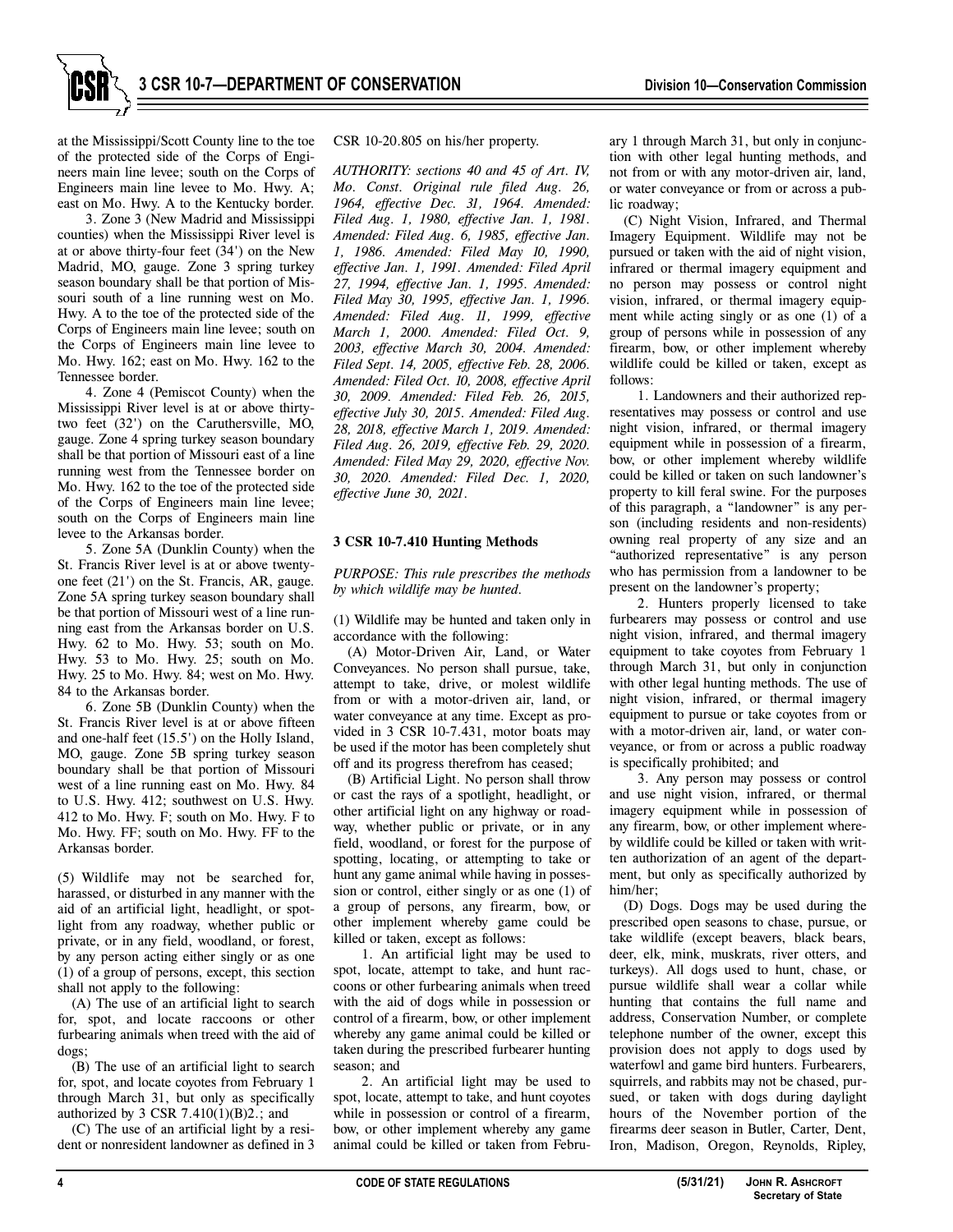

(E) Dogs (Training). For training dogs, wildlife (except beavers, black bears, deer, elk, mink, muskrats, river otters, and turkeys) may be chased, but not captured or killed. No person, acting singly or as one (1) of a group, may possess or use a firearm while training dogs during the closed seasons, except that a pistol with blank ammunition may be used during daylight hours only. Training dogs shall include any act of allowing dogs to chase wildlife or to teach dogs to hunt wildlife;

(F) Falconry. Birds of prey of designated types may be used to pursue and take wildlife within the specified seasons and bag limits. Birds of prey may be possessed or used only by holders of a falconry permit;

(G) Firearms. Firearms may be used to take wildlife (except beavers, mink, muskrats, river otters, turtles, and fish) during the open seasons, with the following limitations: For hunting game birds (except crows), pistols, revolvers, and rifles may not be used. Except for hunting black bears, deer, and elk, any shotgun having a capacity of more than three (3) shells must have the magazine cut off or plugged with a device incapable of removal through the loading end, so as to reduce the capacity to not more than three (3) shells in magazine and chamber combined. Fully automatic firearms are prohibited;

(H) Special Firearms Provision. During the November portion and the antlerless portion of the firearms deer season in counties open to deer hunting, other wildlife may be hunted and feral hogs may be taken only with a pistol, revolver, or rifle firing a rimfire cartridge .22 caliber or smaller or a shotgun and shot not larger than No. 4, except that waterfowl hunters, trappers, landowners on their land may use other methods as specified in subsection  $(1)(G)$  of this rule;

(I) Bows, Crossbows, and Atlatl. Bows, crossbows, and atlatl may be used to take wildlife during the prescribed hunting seasons. Arrows, bolts, and darts containing any drug, poison, chemical, or explosive are prohibited, but illuminated sights, scopes, and quickpoint sights may be used. Hand-held string releasing mechanisms are permitted with bows;

(J) Slingshot. Slingshots may be used to take wildlife (except black bears, deer, elk, and turkeys) during the prescribed hunting seasons;

(K) Cage-Type Trap. Groundhogs, rabbits, and squirrels may be taken by cage-type trap, the opening of which may not exceed one hundred forty-four (144) square inches, during the open hunting season, at any hour, by the holder of a hunting permit. Cage-type traps shall be plainly labeled on a durable material with the user's full name and address, or Conservation Number and shall be attended daily;

(L) Electronic Calls. Electronic calls may be used to pursue and take crows and furbearers, but without the aid of an artificial light or night vision, infrared, or thermal imagery equipment, except when pursuing or taking coyotes in accordance with paragraphs  $(1)(B)2$ . and  $(1)(C)2$ . of this section. Electronic calls or electronically-activated calls may not be used or possessed while hunting other species of wildlife except as specifically authorized;

(M) No person shall place or scatter grain or other food items in a manner that subjects any hunter to violation of baiting rules, as defined by federal regulations and in 3 CSR 10-7.431, 3 CSR 10-7.455, 3 CSR 10-7.700, and 3 CSR 10-7.900 of this Code;

(N) Wildlife Retrieval. Any person while hunting who kills or injures any wildlife shall make a reasonable search to retrieve the wildlife and take it into his/her possession; however, this does not authorize trespass;

(O) Any properly licensed person with disabilities, as defined in this Code, may hunt and take wildlife from a stationary vehicle, provided while hunting s/he carries a physician's statement provided by the department and signed by a licensed physician which certifies the person has either a permanent or temporary disability which qualifies him/her to hunt from a stationary vehicle. Printed copies of the physician's statement form can be obtained from the Missouri Department of Conservation, PO Box 180, Jefferson City, MO 65102-0180 and online at www.missouriconservation.org. This disabled person shall provide a copy of the signed physician's statement to the department within ten (10) days of receiving the exemption;

(P) Any resident of Missouri under the age of eighteen (18) diagnosed with a terminal illness may use a firearm or approved method for the season to hunt and take one (1) deer and one (1) turkey during any portion of the fall firearms or archery seasons on privatelyowned land upon receipt of a method exemption. To receive a method exemption, the person must be sponsored by and participate in a hunt organized by a nonprofit charitable organization that has within its mission to provide opportunities and experiences for terminally ill persons. For purposes of this section, "terminal illness" means an incurable or irreversible condition with a corresponding life expectancy that does not exceed twelve (12) months, which has been documented by a

licensed physician. Such person must hunt in the immediate presence of a properly licensed adult hunter who is eighteen (18) years of age or older and who has in his/her possession a valid hunter education certificate card or was born before January 1, 1967. A method exemption shall be issued only once to an individual and will only be valid during the designated seasons within a twelve- (12-) month period;

(Q) Hunter Orange. During the youth, November, and antlerless portions of the firearms deer hunting season, all hunters shall wear a cap or hat and a shirt, vest, or coat having the outermost color commonly known as hunter orange which shall be plainly visible from all sides while being worn. Camouflage orange garments do not meet this requirement. This requirement shall not apply to migratory game bird hunters, to hunters using archery methods while hunting within municipal boundaries where discharge of firearms is prohibited, to hunters on federal or state public hunting areas where deer hunting is restricted to archery methods, or to hunters in closed counties during the antlerless portion of the firearms deer hunting season;

(R) Computer-Assisted Remote Hunting. Except as otherwise permitted in this Code, wildlife may be taken only in the immediate physical presence of the taker and may not be taken by use of computer-assisted remote hunting devices; and

(S) Wildlife may not be hunted, pursued, or taken with the use of poisons or tranquilizing drugs.

*AUTHORITY: sections 40 and 45 of Art. IV, Mo. Const. and section 252.040, RSMo 2016.\* Original rule filed July 22, 1974, effective Dec. 31, 1974. Amended: Filed July 30, 1979, effective Jan. 1, 1980. Amended: Filed Aug. 1, 1980, effective Jan. 1, 1981. Amended: Filed June 29, 1981, effective Oct. 11, 1981. Amended: Filed July 27, 1982, effective Jan. 1, 1983. Amended: Filed Aug. 1, 1983, effective Jan. 1, 1984. Amended: Filed Aug. 3, 1984, effective Jan. 1, 1985. Amended: Filed Aug. 6, 1985, effective Jan. 1, 1986. Amended: Filed July 30, 1987, effective Jan. 1, 1988. Amended: Filed Aug. 9, 1988, effective Jan. 1, 1989. Amended: Filed May 10, 1990, effective Jan. 1, 1991. Amended: Filed May 10, 1991, effective Jan. 1, 1992. Amended: Filed Oct. 2, 1992, effective April 8, 1993. Amended: Filed April 21, 1993, effective Jan. 1, 1994. Amended: Filed April 27, 1994, effective Jan. 1, 1995. Amended: Filed July 6, 1994, effective Jan. 1, 1995. Amended: Filed May 30, 1995, effective Jan. 1, 1996. Amended: Filed April 25, 1996, effective March 1, 1997. Amended:*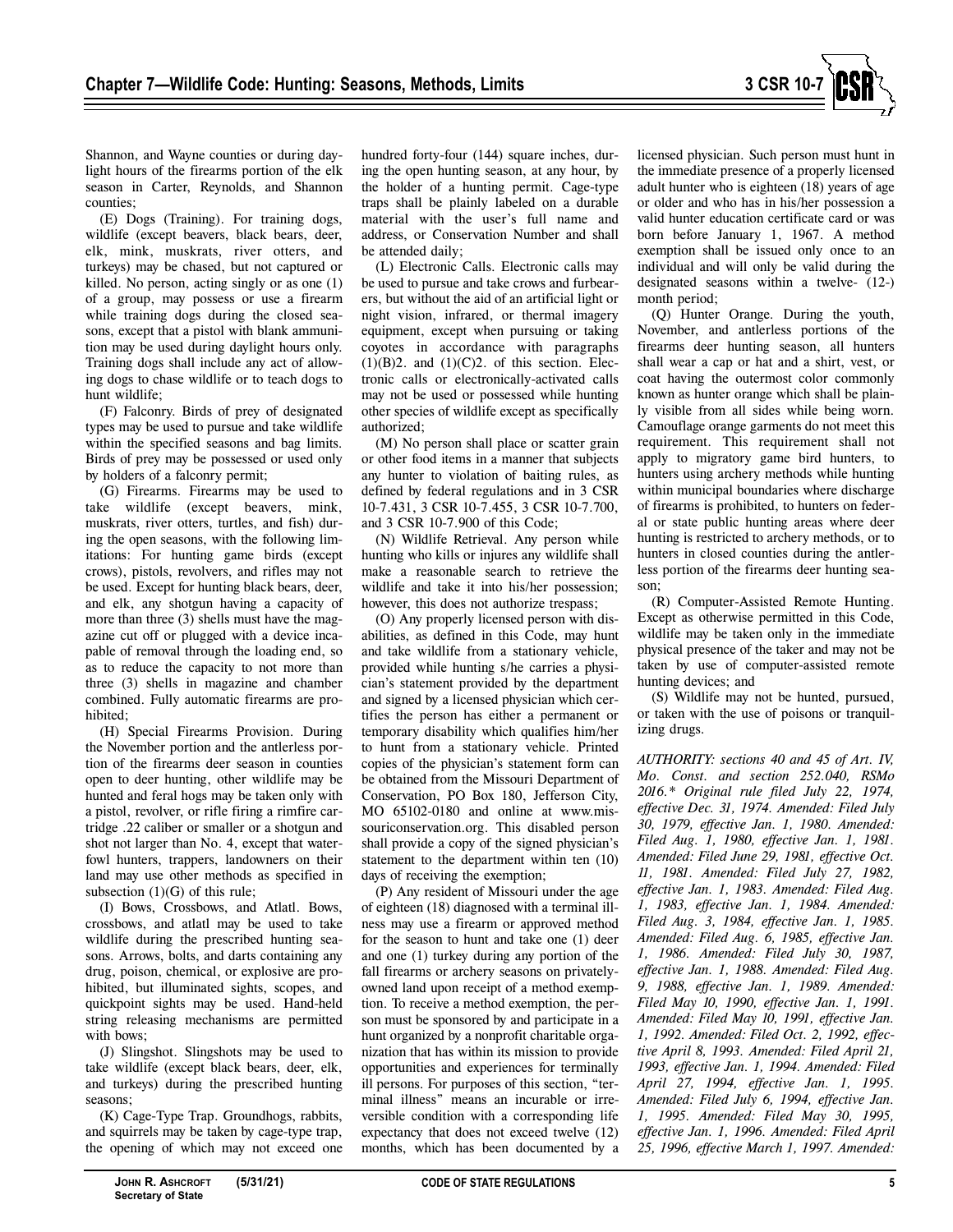

*Filed June 27, 1996, effective March 1, 1997. Amended: Filed June 11, 1997, effective March 1, 1998. Amended: Filed April 24, 2000, effective March 1, 2001. Amended: Filed May 9, 2002, effective March 1, 2003. Amended: Filed May 9, 2003, effective Oct. 30, 2003. Amended: Filed Oct. 9, 2003, effective March 30, 2004. Amended: Filed July 16, 2004, effective Dec. 30, 2004. Amended: Filed Sept. 29, 2004, effective Feb. 28, 2005. Amended: Filed April 20, 2005, effective Sept. 30, 2005. Amended: Filed June 8, 2005, effective Nov. 30, 2005. Amended: Filed Dec. 20, 2005, effective May 30, 2006. Amended: Filed Oct. 2, 2006, effective Feb. 28, 2007. Amended: Filed Oct. 10, 2008, effective April 30, 2009. Amended: Filed March 23, 2009, effective March 1, 2010. Amended: Filed April 19, 2010, effective Sept. 30, 2010. Amended: Filed Sept. 30, 2010, effective March 1, 2011. Amended: Filed Sept. 12, 2011, effective March 1, 2012. Amended: Filed Sept. 27, 2013, effective March 1, 2014. Amended: Filed Aug. 28, 2015, effective March 1, 2016. Amended: Filed March 14, 2016, effective Sept. 30, 2016. Amended: Filed Feb. 9, 2018, effective July 30, 2018. Amended: Filed Aug. 28, 2018, effective March 1, 2019. Amended: Filed Aug. 26, 2019, effective Feb. 29, 2020. Amended: Filed May 29, 2020, effective Nov. 30, 2020. Amended: Filed Dec. 1, 2020, effective June 30, 2021.* 

*\*Original authority: 252.040, RSMo 1945, amended 1989.* 

*Op. Atty. Gen. No. 5, Turner (11-6-69). It is within the authority of the Conservation Commission to promulgate rules regarding the method and manner taking all wildlife, including predatory animals.* 

# **3 CSR 10-7.411 Exemptions for Persons with Disabilities**

(Rescinded March 1, 1999)

*AUTHORITY: sections 40 and 45 of Art. IV, Mo. Const. Original rule filed June 25, 1979, effective Oct. 11, 1979. Amended: Filed Aug. 9, 1988, effective Jan. 1, 1989. Amended: Filed May 10, 1990, effective Jan. 1, 1991. Amended: Filed April 21, 1993, effective Jan. 1, 1994. Amended: Filed April 27, 1994, effective Jan. 1, 1995. Rescinded: Filed June 11, 1998, effective March 1, 1999.* 

# **3 CSR 10-7.412 Landowner Application**

*PURPOSE: This rule describes the process by which landowners as defined in 3 CSR 10- 20.805 may submit an application to obtain* 

*landowner deer and turkey permits and to apply for the elk and bear permits that will be awarded to approved landowners.* 

(1) Resident and nonresident landowners as defined in 3 CSR 10-20.805 may apply for approval on a form provided by the department to obtain landowner deer and turkey hunting permits.

(2) Resident landowners as defined in 3 CSR 10-20.805 whose qualifying property is in Carter, Reynolds, or Shannon Counties may apply for approval to be eligible for the Resident Antlered Elk Hunting Permit(s) awarded to approved resident landowners as described in 3 CSR 10-7.710.

(3) Resident landowners as defined in 3 CSR 10-20.805 whose qualifying property is fully located in any Black Bear Management Zone may apply for approval to be eligible for the Resident Black Bear Hunting Permits awarded to approved resident landowners within the Bear Management Zone for which they are applying, as described in 3 CSR 10-7.905.

(4) This application shall include the applicant's name, date of birth, domicile address, phone number, conservation identification number, e-mail, property acreage, landowner type, type of corporate ownership (if applicable), and parcel identification for the qualifying property. All applicants must submit an individual application. A new application for approval to obtain landowner deer and turkey hunting permits or to establish eligibility for the bear and elk permits awarded to approved resident landowners must be submitted at least once every three (3) years or at any time when there is a change to any information required on the current application. Approval of applications received less than sixty (60) days prior to any deer or turkey hunting season or prior to any bear or elk hunt application period cannot be guaranteed. In addition to the application required by this rule, submission of proof of eligibility to receive landowner permits or for the bear or elk permits awarded to approved resident landowners may also be required by the department at any time. Failure to submit satisfactory proof of eligibility at the request of the department shall be sufficient cause for denial of an application or withdrawal of approval to obtain landowner deer or turkey hunting permits or to be considered for the bear or elk permits awarded to approved resident landowners.

*AUTHORITY: sections 40 and 45 of Art. IV, Mo. Const. Original rule filed Sept. 4, 2020, effective Feb. 28, 2021.*

# **3 CSR 10-7.415 Quail: Seasons, Limits**

*PURPOSE: This rule establishes the open season and limits for quail hunting.* 

(1) Quail may be taken from November 1 through January 15. Daily limit: eight (8) quail; possession limit: sixteen (16) quail.

(2) Youth at least six (6) but not older than fifteen (15) years of age may take quail during the last full weekend of October. Daily limit: eight (8) quail; possession limit: sixteen (16) quail.

*AUTHORITY: sections 40 and 45 of Art. IV, Mo. Const. Original rule filed Sept. 25, 1973, effective Oct. 15, 1973. Amended: Filed Aug. 24, 1977, effective Oct. 15, 1977. Amended: Filed Sept. 28, 1978, effective Nov. 11, 1978. Emergency amendment filed Oct. 1, 1981, effective Nov. 10, 1981, expired Jan. 1, 1982. Amended: Filed Aug. 31, 1982, effective Oct. 11, 1982. Emergency amendment filed Oct. 16, 1984, effective Nov. 1, 1984, expired Jan. 15, 1985. Amended: Filed Sept. 3, 1985, effective Oct. 1, 1985. Amended: Filed Sept. 5, 1986, effective Oct. 11, 1986. Amended: Filed July 30, 1987, effective Sept. 1, 1987. Amended: Filed April 24, 2000, effective March 1, 2001. Amended: Filed Oct. 2, 2006, effective Feb. 28, 2007.* 

# **3 CSR 10-7.417 Ruffed Grouse: Seasons, Limits**

(Rescinded August 30, 2010)

*AUTHORITY: sections 40 and 45 of Art. IV, Mo. Const. Original rule filed Nov. 29, 1982, effective March 11, 1983. Emergency amendment filed Aug. 1, 1983, effective Sept. 11, 1983, expired Dec. 31, 1983. Amended: Filed Aug. 1, 1983, effective Jan. 1, 1984. Amended: Filed Aug. 3, 1984, effective Jan. 1, 1985. Amended: Filed June 7, 1985, effective July 11, 1985. Amended: Filed July 30, 1987, effective Sept. 1, 1987. Amended: Filed Aug. 9, 1988, effective Feb. 1, 1989. Amended: Filed May 10, 1991, effective Feb. 1, 1992. Amended: Filed April 28, 1992, effective Feb. 1, 1993. Amended: Filed Oct. 11, 1995, effective March 30, 1996. Amended: Filed April 24, 2000, effective March 1, 2001. Rescinded: Filed March 12, 2010, effective Aug. 30, 2010.* 

# **3 CSR 10-7.420 Rabbits: Seasons, Limits**

*PURPOSE: This rule establishes the open season and limits for rabbit hunting.*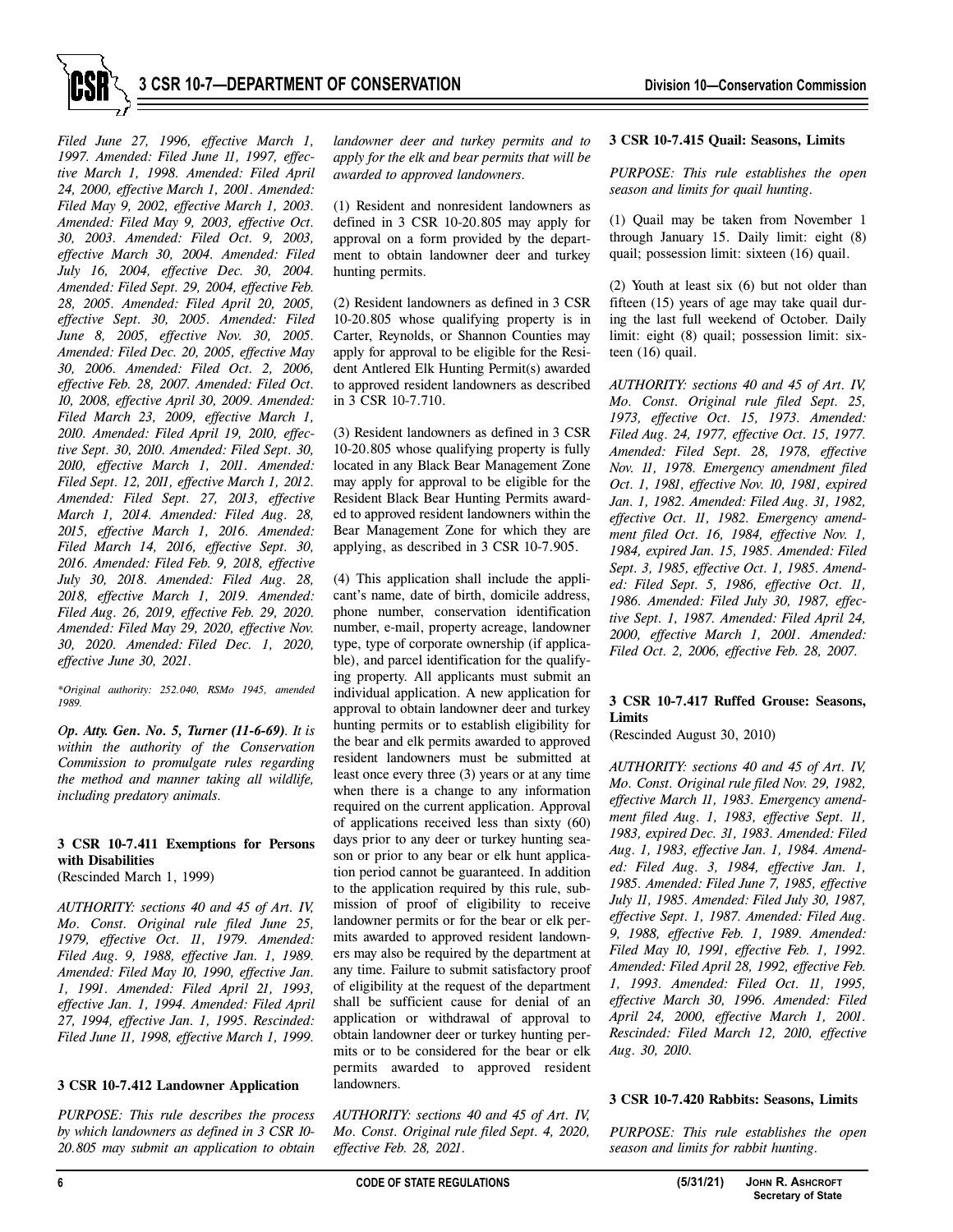

(1) Cottontail and swamp rabbits may be taken between sunrise and sunset, from October 1 through February 15. Daily limit: six (6) rabbits; including no more than two (2) swamp rabbits; possession limit: twelve (12) rabbits; including no more than four (4) swamp rabbits.

(2) No jackrabbit shall be killed at any time except in accordance with 3 CSR 10-4.130.

*AUTHORITY: sections 40 and 45 of Art. IV, Mo. Const. Original rule filed Sept. 23, 1970, effective Dec. 31, 1970. Amended: Filed Aug. 8, 1989, effective Sept. 11, 1989. Amended: Filed April 24, 2000, effective March 1, 2001.* 

# **3 CSR 10-7.425 Squirrels: Seasons, Limits**

*PURPOSE: This rule establishes the open season and limits for squirrel hunting.* 

Squirrels may be taken from the fourth Saturday in May through February 15. Daily limit: ten (10) squirrels; possession limit: twenty (20) squirrels.

*AUTHORITY: sections 40 and 45 of Art. IV, Mo. Const. and section 252.240, RSMo 2000.\* Original rule filed Aug. 26, 1975, effective Dec. 31, 1975. Amended: Filed July 13, 1976, effective Jan. 1, 1977. Amended: Filed Aug. 29, 1983, effective Jan. 1, 1984. Amended: Filed Aug. 3, 1984, effective Jan. 1, 1985. Amended: Filed Aug. 6, 1985, effective Jan. 1, 1986. Amended: Filed May 30, 1995, effective Jan. 1, 1996. Amended: Filed May 6, 1998, effective March 1, 1999. Amended: Filed April 24, 2000, effective March 1, 2001. Amended: Filed Oct. 9, 2003, effective March 30, 2004. Amended: Filed March 23, 2009, effective March 1, 2010.* 

*\*Original authority: 252.240, RSMo 1972, amended 1984.* 

# **3 CSR 10-7.427 Groundhogs: Seasons, Limits**

*PURPOSE: This rule establishes the open season and limits for groundhog hunting.* 

Groundhogs (woodchucks) may be taken, possessed and sold in any numbers from the day following the prescribed spring turkey hunting season through December 15. Groundhog pelts may be possessed and sold throughout the year in accordance with 3 CSR 10-10.768.

*AUTHORITY: sections 40 and 45 of Art. IV, Mo. Const. Original rule filed Sept. 23, 1970, effective Dec. 31, 1970. Amended: Filed July 5, 1984, effective Jan. 1, 1985. Amended: Filed Sept. 29, 2004, effective Feb. 28, 2005.* 

# **3 CSR 10-7.430 Pheasants: Seasons, Limits**

*PURPOSE: This rule establishes the open season and limits for pheasant and gray partridge hunting.*

(1) Male pheasants may be taken from November 1 through January 15. Daily limit: two (2) male pheasants; possession limit: four (4) male pheasants.

(2) Youth at least six (6) but not older than fifteen (15) years of age may take male pheasants during the last full weekend of October. Daily limit: two (2) male pheasants; possession limit: four (4) male pheasants.

(3) A foot or the fully feathered head must be left attached to all pheasants during transportation and storage.

*AUTHORITY: sections 40 and 45 of Art. IV, Mo. Const. Original rule filed Sept. 25, 1974, effective Dec. 31, 1974. Amended: Filed April 6, 1981, effective July 11, 1981. Amended: Filed Aug. 31, 1982, effective Oct. 11, 1982. Amended: Filed Aug. 1, 1983, effective Nov. 11, 1983. Amended: Filed Aug. 9, 1988, effective Jan. 1, 1989. Amended: Filed April 28, 1992, effective Jan. 15, 1993. Amended: Filed April 21, 1993, effective Feb. 1, 1994. Amended: Filed April 25, 1996, effective March 1, 1997. Amended: Filed May 6, 1998, effective March 1, 1999. Amended: Filed April 24, 2000, effective March 1, 2001. Amended: Filed Oct. 8, 2004, effective March 30, 2005. Amended: Filed Sept. 14, 2005, effective Feb. 28, 2006. Amended: Filed Oct. 2, 2006, effective Feb. 28, 2007. Amended: Filed Dec. 8, 2014, effective March 1, 2015.* 

#### **3 CSR 10-7.431 Deer Hunting Seasons: General Provisions**

#### *PURPOSE: This rule establishes general provisions for hunting deer.*

*PUBLISHER'S NOTE: The secretary of state has determined that the publication of the entire text of the material which is incorporated by reference as a portion of this rule would be unduly cumbersome or expensive. This material as incorporated by reference in this rule shall be maintained by the agency at its headquarters and shall be made available to the public for inspection and copying at no more than the actual cost of reproduction.* 

*This note applies only to the reference material. The entire text of the rule is printed here.* 

(1) The current *Fall Deer & Turkey Hunting Regulations and Information* booklet is hereby incorporated in this Code by reference. This booklet is published annually in August by, and a printed copy can be obtained from, the Missouri Department of Conservation, PO Box 180, Jefferson City, MO 65102-0180 and is also available online at www.missouriconservation.org. This rule does not incorporate any subsequent amendments or additions.

(2) Deer shall mean white-tailed deer and mule deer. Antlered deer shall mean deer with at least one (1) antler at least three inches (3") long, except as provided in 3 CSR 10- 7.435. Deer may be pursued, taken, killed, possessed, or transported only as permitted in this Code.

(3) Persons hunting or pursuing deer must possess a prescribed deer hunting permit. Resident landowners can qualify for no-cost permits.

(4) Deer may be pursued or taken only from one-half (1/2) hour before sunrise until onehalf  $(1/2)$  hour after sunset.

(5) Deer Hunting Methods.

(A) Archery: longbows, recurve bows, compound bows, crossbows, and atlatl.

(B) Muzzleloader: muzzleloading or capand-ball firearms, .40 caliber or larger, not capable of being loaded from the breech.

(C) Any legal method: archery and muzzleloader methods; atlatl; shotguns; handguns or rifles firing expanding-type centerfire ammunition; and air-powered guns, .40 caliber or larger, charged only from an external high compression power source (external hand pump, air tank, or air compressor).

(D) Prohibited, in use or possession:

1. Methods restricted by local ordinance;

2. Self-loading firearms with capacity of more than eleven (11) cartridges in magazine and chamber combined with the exception of concealable firearms, as defined in Chapter 571, RSMo. Firearms possessed under this exception may not be used to take wildlife while deer hunting;

3. Ammunition propelling more than one (1) projectile at a single discharge, such as buckshot;

4. Full hard metal case projectiles;

5. Fully automatic firearms; and

6. Electronic calls or electronically activated calls.

(6) A person may take only two (2) antlered deer during the archery and firearms deer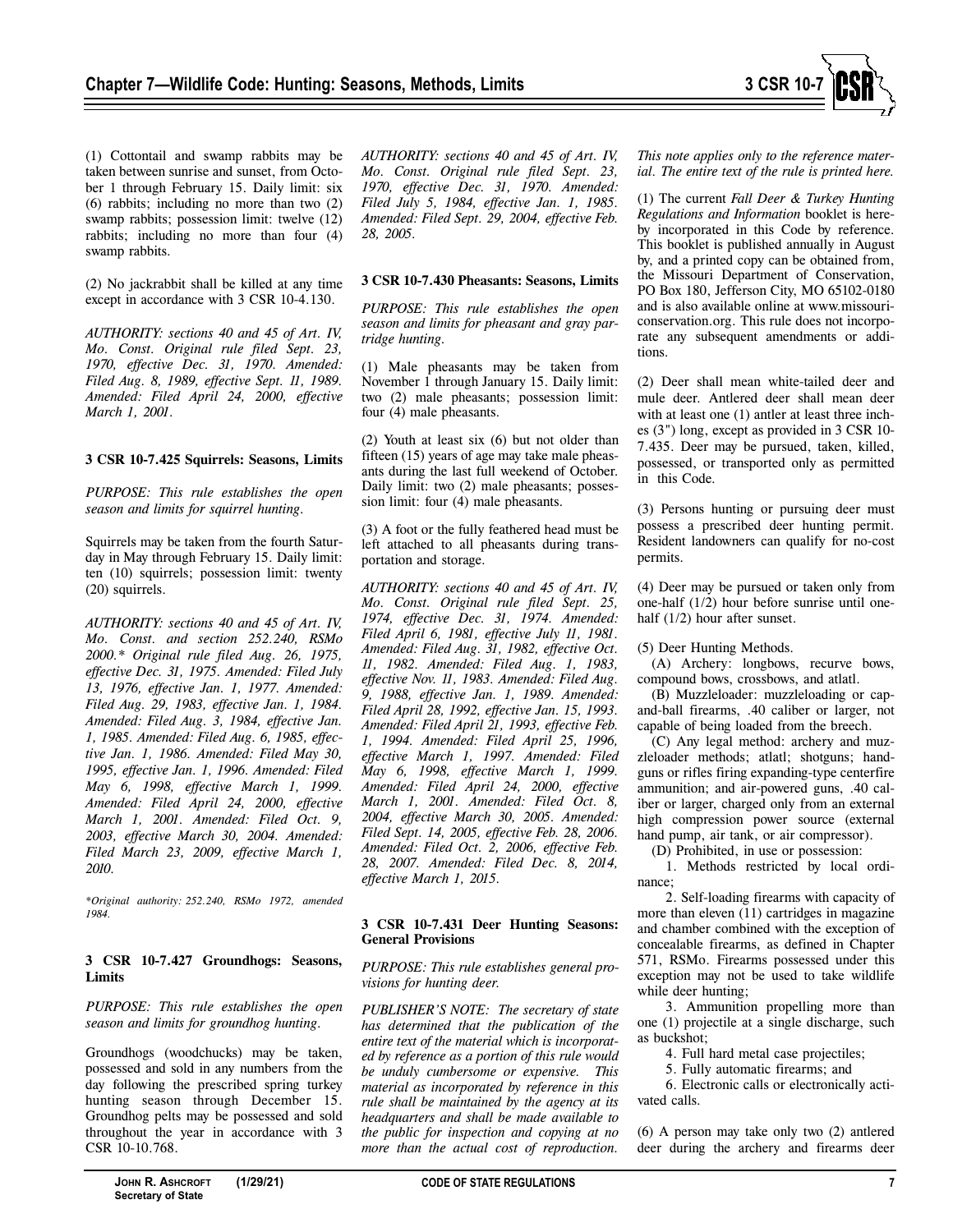

hunting seasons combined, with no more than one (1) antlered deer taken during the firearms deer season. Only one (1) antlered deer may be taken during the archery deer season prior to the November portion of the firearms deer hunting season. Deer taken at managed deer hunts are not included in this limit.

(7) Deer may not be hunted, pursued, taken, or killed—

(A) While in a stream or other body of water;

(B) From a boat with a motor attached;

(C) With the aid of a motor-driven land conveyance or aircraft;

(D) With the aid of dogs, in use or possession;

(E) With the aid of artificial light or night vision equipment;

(F) Within any area enclosed by a fence greater than seven feet (7') in height that could contain or restrict the free range of deer. Exceptions are provided in other rules or by written authorization of the director; and

(G) With the aid of bait (grain or other feed placed or scattered so as to constitute an attraction or enticement to deer). Scents and minerals, including salt, are not regarded as bait; however, mineral blocks with food additives are prohibited. An area is considered baited for ten (10) days following complete removal of bait. A person shall be in violation of this provision if they take or attempt to take deer by the aid of bait, where the person knows or reasonably should know the area is or has been baited. It is illegal to place bait in a way that causes others to be in violation of the baiting rule.

(8) During the firearms deer hunting season and during managed firearms deer hunts on those areas where such hunts are held, all persons hunting any game, and also adult mentors accompanying them, must wear a cap or hat and a shirt, vest, or coat of the color commonly known as hunter orange, which must be plainly visible from all sides. Camouflage orange garments do not meet this requirement. The following are exempt from this requirement:

(A) Migratory game bird hunters;

(B) Archery permittees during the alternative methods portion;

(C) All hunters in counties closed during the antlerless portion;

(D) Hunters using archery methods while hunting within municipal boundaries where discharge of firearms is prohibited;

(E) Hunters on federal or state public hunting areas and during managed hunts where deer hunting is restricted to archery methods; and

(F) Hunters of small game and/or furbearers during the alternative methods portion.

(9) Hunters who kill or injure a deer must make a reasonable effort to retrieve and tag it, but this does not authorize trespass.

(10) Hunters who take a deer shall void their permit immediately by notching the month and date of harvest and shall keep the deer separate or distinctly identifiable from deer taken or possessed by another. When the deer is not personally attended and prior to reporting through the Telecheck Harvest Reporting System, the voided permit or proper label shall be attached to the deer. Deer may be possessed and transported only by the taker until reported through the Telecheck Harvest Reporting System. All deer taken shall be accurately reported by the taker or in the taker's immediate presence through the Telecheck Harvest Reporting System by 10:00 p.m. on the day taken. The Telecheck confirmation number shall be recorded immediately on the deer hunting permit. The deer shall remain intact or as a field-dressed carcass until the deer is reported through the Telecheck Harvest Reporting System. All deer shall be reported through the Telecheck Harvest Reporting System prior to processing or being removed from the state. After reporting through the Telecheck Harvest Reporting System, deer may be possessed, transported, and stored by anyone when labeled with the permit or any label that includes the full name and address of the taker, date taken, and Telecheck confirmation number.

(11) Deer (or parts thereof) reported in accordance with established procedures, when labeled with the full name and address of the taker, the date taken, and the Telecheck confirmation number of the deer, may be possessed, transported, and stored by anyone. Commercially processed deer meat may be donated to not-for-profit charitable organizations under guidelines established by the director.

*AUTHORITY: sections 40 and 45 of Art. IV, Mo. Const. and section 252.040, RSMo 2016.\* Original rule filed April 29, 2004, effective May 15, 2004. Amended: Filed Sept. 29, 2004, effective Feb. 28, 2005. Amended: Filed June 8, 2005, effective July 15, 2005. Amended: Filed May 23, 2006, effective July 1, 2006. Amended: Filed May 21, 2007, effective July 1, 2007. Amended: Filed Aug. 14, 2007, effective Jan. 30, 2008. Amended: Filed Sept. 27, 2007, effective Feb. 29, 2008. Amended: Filed Oct. 10, 2008, effective April 30, 2009. Amended: Filed April 19, 2010, effective Sept. 30, 2010. Amended: Filed Sept. 30, 2010, effective March 1, 2011. Amended: Filed Sept. 12, 2011,* 

*effective March 1, 2012. Amended: Filed May 25, 2012, effective Oct. 30, 2012. Amended: Filed Dec. 19, 2012, effective May 30, 2013. Amended: Filed Sept. 27, 2013, effective March 1, 2014. Amended: Filed Feb. 26, 2015, effective July 30, 2015. Amended: Filed Aug. 28, 2015, effective March 1, 2016. Amended: Filed May 19, 2017, effective June 1, 2017. Amended: Filed June 1, 2017, effective Nov. 30, 2017. Amended: Filed Aug. 28, 2018, effective March 1, 2019.* 

*\*Original authority: 252.040, RSMo 1945, amended 1989.* 

# **3 CSR 10-7.432 Deer: Archery Hunting Season**

# *PURPOSE: This rule establishes the archery deer hunting season, limits, and provisions for hunting.*

(1) The archery deer hunting season is September 15 through January 15, excluding the November portion of the firearms deer hunting season. Use archery methods only; firearms may not be possessed except any person may carry concealable firearms, as defined in Chapter 571, RSMo, on or about his/her person while hunting. Firearms possessed under this exception may not be used to take wildlife while archery hunting.

(2) Archery Deer Hunting Permits.

(A) Resident or Nonresident Archer's Hunting Permit. Valid for two (2) deer statewide, except that only one (1) antlered deer may be taken prior to the November portion of the firearms deer hunting season.

(B) Resident or Nonresident Archery Antlerless Deer Hunting Permit. Valid for one (1) antlerless deer in any open county. Persons may purchase and fill any number of these permits, where valid. A Nonresident Archer's Hunting Permit must be purchased before purchasing Nonresident Archery Antlerless Deer Hunting Permits.

*AUTHORITY: sections 40 and 45 of Art. IV, Mo. Const. and section 252.040, RSMo 2016.\* Original rule filed April 29, 2004, effective May 15, 2004. Amended: Filed June 8, 2005, effective July 15, 2005. Amended: Filed May 23, 2006, effective July 1, 2006. Amended: Filed May 21, 2007, effective July 1, 2007. Amended: Filed April 30, 2008, effective July 1, 2008. Amended: Filed April 21, 2009, effective July 1, 2009. Amended: Filed April 19, 2010, effective July 1, 2010. Amended: Filed Sept. 30, 2010, effective March 1, 2011. Amended: Filed May 31, 2011, effective July 1, 2011. Amended: Filed Feb. 26, 2015, effective July 30, 2015. Amended:*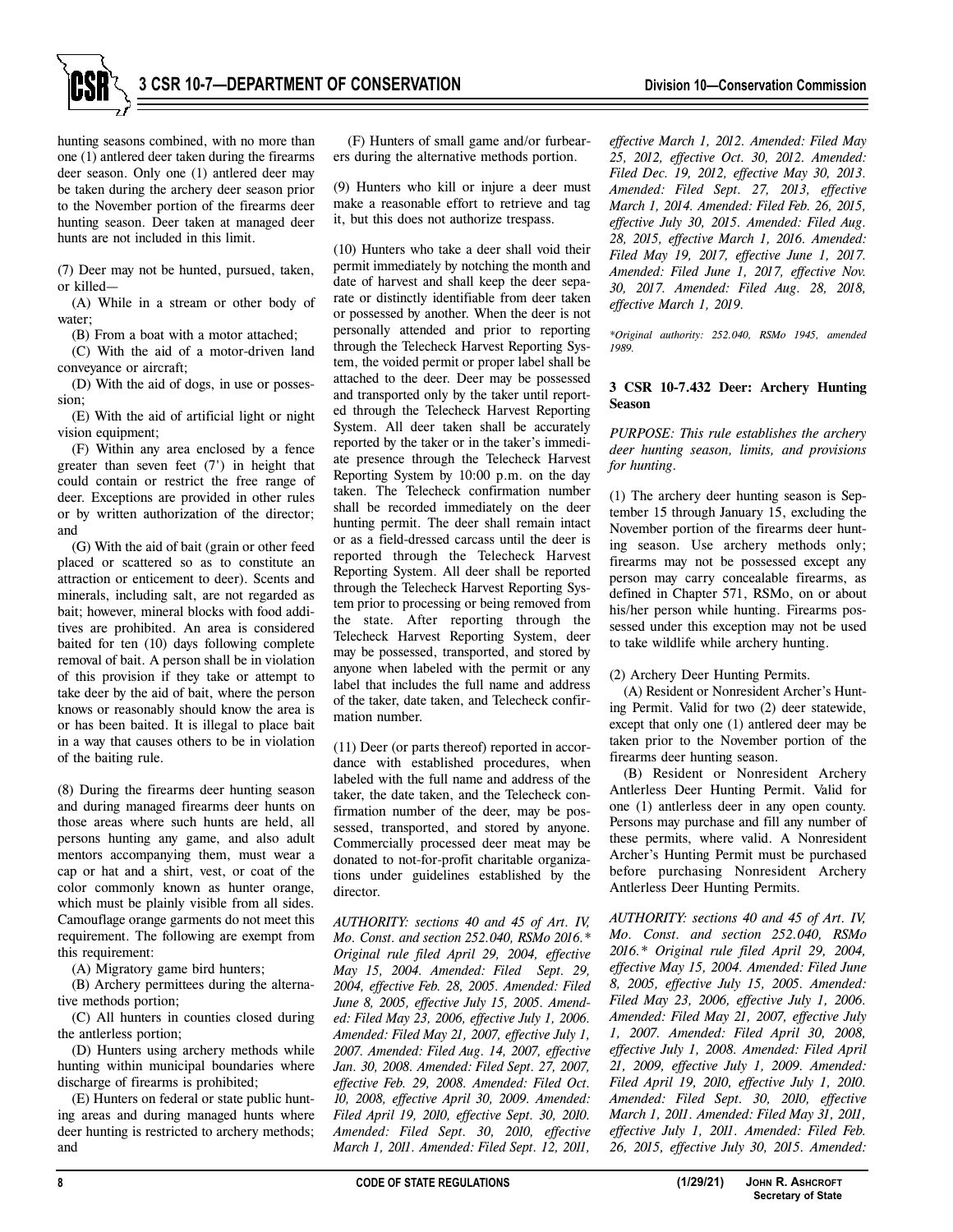

*Filed June 1, 2017, effective Nov. 30, 2017.* 

*\*Original authority: 252.040, RSMo 1945, amended 1989.* 

# **3 CSR 10-7.433 Deer: Firearms Hunting Season**

*PURPOSE: This rule establishes the firearms deer hunting seasons, limits, and provisions for hunting.* 

(1) The firearms deer hunting season is comprised of five (5) portions.

(A) Youth portions: October 29 through 30, 2022, and November 25 through 27, 2022; for persons at least six (6) but not older than fifteen (15) years of age; use any legal deer hunting method to take one (1) deer statewide during the October 29 through 30, 2022, portion; use any legal deer hunting method to take deer statewide during the November 25 through 27, 2022, portion.

(B) November portion: November 12 through 22, 2022; use any legal deer hunting method to take deer statewide.

(C) Antlerless portion: December 3 through 11, 2022; use any legal deer hunting method to take antlerless deer in Adair, Audrain, Barry, Barton, Bates, Benton, Bollinger, Boone, Buchanan, Caldwell, Callaway, Camden, Cape Girardeau, Carroll, Cass, Cedar, Chariton, Christian, Clark, Clay, Clinton, Cole, Cooper, Crawford, Dade, Dallas, Daviess, DeKalb, Dent, Douglas, Franklin, Gasconade, Gentry, Greene, Grundy, Harrison, Henry, Hickory, Howard, Howell, Jackson, Jasper, Jefferson, Johnson, Knox, Laclede, Lafayette, Lawrence, Lewis, Lincoln, Linn, Livingston, Macon, Madison, Maries, Marion, McDonald, Mercer, Miller, Moniteau, Monroe, Montgomery, Morgan, Newton, Oregon, Osage, Ozark, Perry, Pettis, Phelps, Pike, Platte, Polk, Pulaski, Putnam, Ralls, Randolph, Ray, Ripley, Saline, Schuyler, Scotland, Shannon, Shelby, St. Charles, St. Clair, St. Francois, St. Louis, Ste. Genevieve, Stone, Sullivan, Taney, Texas, Vernon, Warren, Washington, Webster, Worth, and Wright counties.

(D) Alternative methods portion: December 24, 2022, through January 3, 2023; use muzzleloader and archery methods, crossbows, atlatl, handguns, and air-powered guns as defined in 3 CSR 10-7.431 to take deer statewide.

#### (2) Firearms Deer Hunting Permits.

(A) Resident or Nonresident Firearms Any-Deer Hunting Permit: valid for one (1) deer statewide, except that only antlerless deer may be taken during the antlerless portion of the season.

(B) Resident or Nonresident Firearms

Antlerless Deer Hunting Permit: valid for one (1) antlerless deer in any open county. Persons may purchase any number of these permits and fill them where valid. A Nonresident Firearms Any-Deer Hunting Permit must be purchased before purchasing Nonresident Firearms Antlerless Deer Hunting Permits and Nonresident Firearms Deer Management Assistance Program Permits.

(3) Other wildlife may be hunted during the firearms deer hunting season except as further restricted in this section—

(A) During the November portion statewide and the antlerless portion in open counties, other wildlife (except furbearers) may be hunted only with pistol, revolver, or rifle firing a .22 caliber or smaller rimfire cartridge, or a shotgun and shot not larger than No. 4; except that waterfowl hunters, trappers, or landowners on their land may use other methods as specified in 3 CSR 10- 7.410(1)(G);

(B) During the November portion statewide and the antlerless portion in open counties, furbearers may be hunted within the established furbearer hunting seasons during daylight hours using any legal deer hunting method by persons holding an unfilled Firearms Deer hunting permit, and—

1. A Resident Small Game Hunting Permit; or

2. A Nonresident Furbearer Hunting and Trapping Permit;

(C) Furbearers may not be chased, pursued, or taken with the aid of dogs during daylight hours from November 1 through the end of the November portion statewide and the antlerless portion in open counties; and

(D) Squirrels and rabbits may not be chased, pursued, or taken with the aid of dogs during daylight hours of the November portion in Butler, Carter, Dent, Iron, Madison, Oregon, Reynolds, Ripley, Shannon, and Wayne counties.

(4) Feral hogs may be taken in any number during the firearms deer hunting season as follows:

(A) Hunters must possess a valid small game hunting or unfilled firearms deer hunting permit and abide by the methods of pursuit allowed for deer as well as any other restrictions that may apply on specific public areas;

(B) During the November portion statewide and the antlerless portion in open counties—

1. Firearms deer permittees may only use methods allowed for deer;

2. Small game permittees may only use pistol, revolver, or rifle firing a .22 caliber or smaller rimfire cartridge, or a shotgun with shot not larger than No. 4; and

3. Dogs may not be used;

(C) During the youth and alternative methods portions—

1. Deer permittees may only use methods allowed for deer; and

2. Small game permittees may only use methods allowed for small game;

(D) Resident landowners on qualifying land are not required to have any permit and may use any method to take feral hogs throughout the year.

*AUTHORITY: sections 40 and 45 of Art. IV, Mo. Const. and section 252.040, RSMo 2016.\* Original rule filed April 29, 2004, effective May 15, 2004. Amended: Filed June 8, 2005, effective July 15, 2005. Amended: Filed May 23, 2006, effective July 1, 2006. Amended: Filed May 21, 2007, effective July 1, 2007. Amended: Filed April 30, 2008, effective July 1, 2008. Amended: Filed Oct. 10, 2008, effective April 30, 2009. Amended: Filed April 21, 2009, effective July 1, 2009. Amended: Filed April 19, 2010, effective July 1, 2010. Amended: Filed May 31, 2011, effective July 1, 2011. Amended: Filed Sept. 12, 2011, effective March 1, 2012. Amended: Filed May 25, 2012, effective July 1, 2012. Amended: Filed July 2, 2012, effective Nov. 30, 2012. Amended: Filed May 31, 2013, effective July 1, 2013. Amended: Filed Sept. 27, 2013, effective March 1, 2014. Amended: Filed April 18, 2014, effective July 1, 2014. Amended: Filed July 1, 2014, effective Nov. 30, 2014. Amended: Filed April 15, 2015, effective June 1, 2015. Amended: Filed Dec. 15, 2015, effective March 1, 2016. Amended: Filed March 14, 2016, effective Sept. 30, 2016. Amended: Filed May 19, 2017, effective June 1, 2017. Amended: Filed May 29, 2018, effective July 1, 2018. Amended: Filed Aug. 28, 2018, effective March 1, 2019. Amended: Filed May 29, 2019, effective June 15, 2019. Amended: Filed May 29, 2020, effective July 1, 2020. Amended: Filed May 21, 2021, effective July 1, 2021. Amended: Filed May 3, 2022, effective May 13, 2022.* 

*\*Original authority: 252.040, RSMo 1945, amended 1989.* 

# **3 CSR 10-7.434 Deer: Landowner Privileges**

*PURPOSE: This rule establishes season limits and provisions for landowners.* 

(1) Resident and nonresident landowners as defined in 3 CSR 10-20.805 may obtain landowner deer hunting permits from any permit vendor, but only after application to and approval by the department in accordance with 3 CSR 10-7.412.

(A) Approved resident landowners may obtain the following permits at no-cost: one (1) Resident Landowner Firearms Any-Deer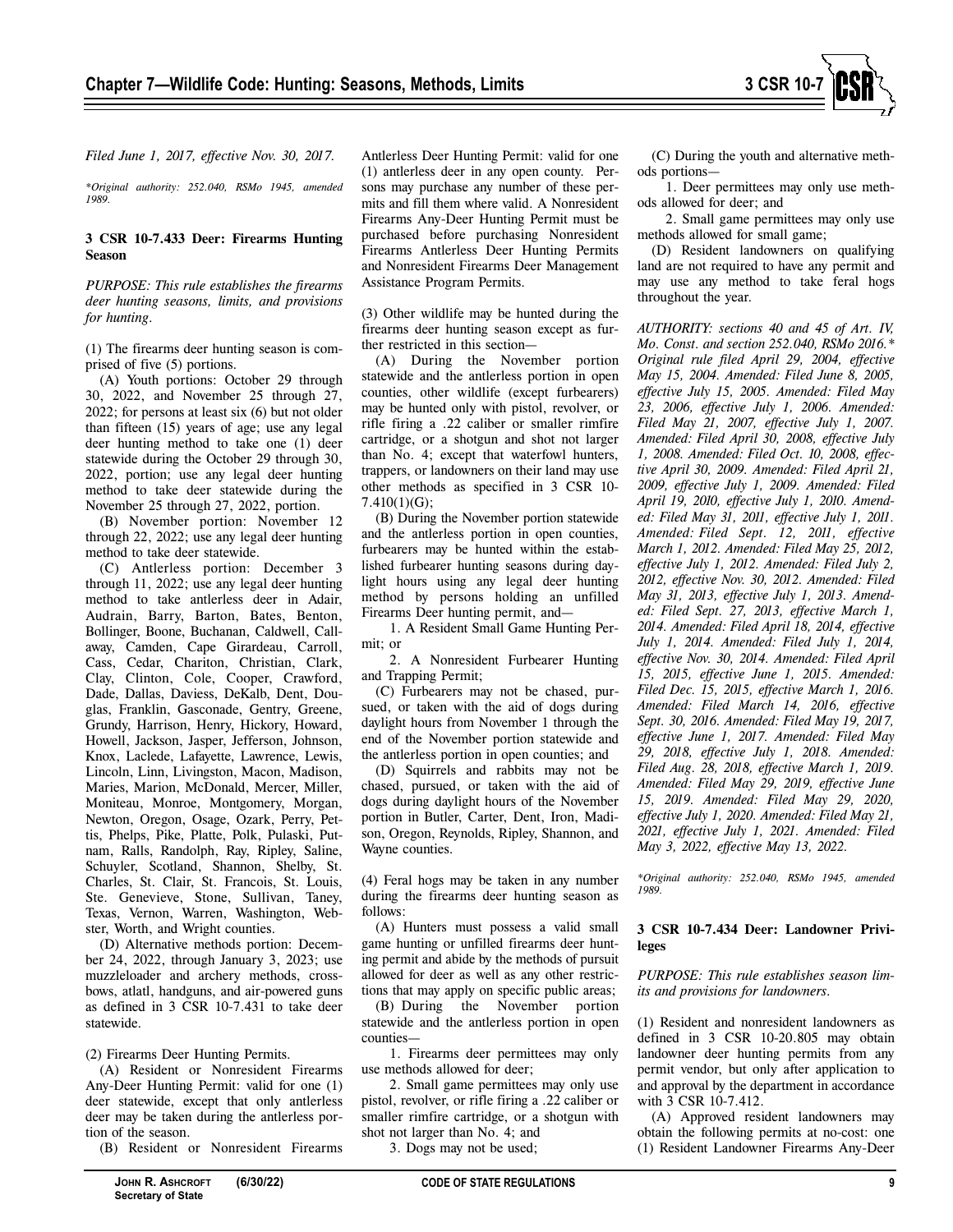

(B) In addition to the permits listed in subsection  $(1)(A)$ , approved resident landowners with seventy-five (75) or more acres located in a single county or at least seventy-five (75) continuous acres bisected by a county boundary may obtain a maximum of two (2) no-cost Resident Landowner Firearms Antlerless Deer Hunting Permits. Resident landowners with at least seventy-five (75) acres in more than one (1) county must comply with landowner antlerless deer limits for each county.

1. Approved resident landowners of at least seventy-five (75) acres may obtain one (1) no-cost Landowner Antlerless Deer Hunting Permit in the counties of: Andrew, Atchison, Butler, Carter, Dunklin, Holt, Iron, Mississippi, New Madrid, Nodaway, Pemiscot, Reynolds, Scott, Stoddard, and Wayne.

2. Approved resident landowners of at least seventy-five (75) acres may obtain two (2) no-cost Landowner Antlerless Deer Hunting Permits in the counties of: Adair, Audrain, Barry, Barton, Bates, Benton, Bollinger, Boone, Buchanan, Caldwell, Callaway, Camden, Cape Girardeau, Carroll, Cass, Cedar, Chariton, Christian, Clark, Clay, Clinton, Cole, Cooper, Crawford, Dade, Dallas, Daviess, DeKalb, Dent, Douglas, Franklin, Gasconade, Gentry, Greene, Grundy, Harrison, Henry, Hickory, Howard, Howell, Jackson, Jasper, Jefferson, Johnson, Knox, Laclede, Lafayette, Lawrence, Lewis, Lincoln, Linn, Livingston, Macon, Madison, Maries, Marion, McDonald, Mercer, Miller, Moniteau, Monroe, Montgomery, Morgan, Newton, Oregon, Osage, Ozark, Perry, Pettis, Phelps, Pike, Platte, Polk, Pulaski, Putnam, Ralls, Randolph, Ray, Ripley, Shannon, St. Charles, St. Clair, St. Francois, St. Louis, Ste. Genevieve, Saline, Schuyler, Scotland, Shelby, Stone, Sullivan, Taney, Texas, Vernon, Warren, Washington, Webster, Worth, and Wright.

(C) Approved nonresident landowners may purchase the following reduced-cost Nonresident Landowner Deer Hunting Permits: one (1) Nonresident Landowner Firearms Any-Deer Hunting Permit and one (1) Nonresident Landowner Archer's Hunting Permit.

(2) All landowner deer hunting permits are valid only on qualifying property. Regardless of department approval to obtain or purchase landowner permits, all landowner deer hunting permits are valid only if the holder is a Resident or Nonresident Landowner as defined in 3 CSR 10-20.805 at the time the permit is used.

(3) All landowners who take deer on landowner permits may also purchase and fill other deer hunting permits but must abide by seasons, limits, and restrictions. A landowner may take only two (2) antlered deer during the archery and firearms deer hunting seasons combined, with no more than one (1) antlered deer taken during the firearms deer season and only one (1) antlered deer may be taken prior to the November portion of the firearms deer hunting season.

(4) In the case of corporate ownership of land, persons defined as landowners include Missouri residents who are:

(A) General partners of resident limited liability partnerships, limited partnerships, or limited liability limited partnerships, and general partners of general partnerships formed by written agreement;

(B) Officers of resident or foreign corporations;

(C) Managing members of resident limited liability companies; or

(D) Officers of benevolent associations organized pursuant to Chapter 352 of the *Revised Statutes of Missouri*.

*AUTHORITY: sections 40 and 45 of Art. IV, Mo. Const. Original rule filed April 29, 2004, effective May 15, 2004. Amended: Filed June 8, 2005, effective July 15, 2005. Amended: Filed May 23, 2006, effective July 1, 2006. Amended: Filed May 21, 2007, effective July 1, 2007. Amended: Filed Oct. 10, 2008, effective April 30, 2009. Amended: Filed April 18, 2014, effective July 1, 2014. Amended: Filed May 29, 2015, effective July 1, 2015. Amended: Filed Aug. 28, 2015, effective March 1, 2016. Amended: Filed April 29, 2016, effective July 1, 2016. Amended: Filed May 19, 2017, effective June 1, 2017. Amended: Filed May 29, 2018, effective July 1, 2018. Amended: Filed Aug. 28, 2018, effective March 1, 2019. Amended: Filed May 29, 2019, effective June 15, 2019. Amended: Filed June 17, 2019, effective Jan. 15, 2020. Amended: Filed May 29, 2020, effective July 1, 2020. Amended: Filed Sept. 4, 2020, effective Feb. 28, 2021. Amended: Filed May 21, 2021, effective July 1, 2021.* 

# **3 CSR 10-7.435 Deer: Special Harvest Provisions**

*PURPOSE: This rule establishes special deer harvest limits and restrictions for certain counties.* 

(1) Only antlerless deer and antlered deer with at least one (1) antler having at least four (4) antler points may be taken in the counties of Andrew, Atchison, Audrain, Barton, Bates, Benton, the portion of Boone County

not included within the city limits of Columbia, Buchanan, Caldwell, Callaway, Carroll, the portion of Cass County not included in the Kansas City urban zone, Clinton, Cole, Cooper, Daviess, DeKalb, Gentry, Grundy, Harrison, Henry, Holt, Howard, Johnson, Lafayette, Lewis, Lincoln, Livingston, Maries, Marion, Miller, Moniteau, Monroe, Montgomery, Morgan, Nodaway, Osage, Pettis, Phelps, Pike, the portion of Platte County not included in the Kansas City urban zone, Ralls, Randolph, Ray, Saline, Schuyler, Scotland, Shelby, Vernon, and Worth. No other antlered deer may be taken.

(A) An antler point is at least one inch (1") long from base to tip.

(B) The end of the main beam is a point.

(2) These special provisions apply to all deer hunting seasons and permittees, except during the youth portions of the firearms deer hunting season.

*AUTHORITY: sections 40 and 45 of Art. IV, Mo. Const. This version of rule filed June 30, 1975, effective July 10, 1975. Amended: Filed July 13, 1976, effective Aug. 12, 1976. Amended: Filed June 27, 1977, effective Aug. 11, 1977. Amended: Filed July 5, 1978, effective Aug. 11, 1978. Amended: Filed June 25, 1979, effective Aug. 11, 1979. Amended: Filed June 27, 1980, effective Aug. 11, 1980. Amended: Filed June 29, 1981, effective Aug. 14, 1981. Amended: Filed June 30, 1982, effective Aug. 12, 1982. Amended: Filed June 24, 1983, effective Aug. 11, 1983. Amended: Filed July 5, 1984, effective Aug. 11, 1984. Amended: Filed July 8, 1985, effective Aug. 11, 1985. Amended: Filed March 12, 1986, effective May 30, 1986. Amended: Filed June 25, 1986, effective Aug. 1, 1986. Amended: Filed June 10, 1987, effective July 11, 1987. Amended: Filed June 7, 1988, effective July 11, 1988. Amended: Filed June 1, 1989, effective July 1, 1989. Emergency amendment filed Sept. 11, 1989, effective Sept. 22, 1989, expired Nov. 30, 1989. Amended: Filed Dec. 11, 1989, effective March 1, 1990. Amended: Filed May 31, 1990, effective June 29, 1990. Emergency amendment filed Sept. 12, 1991, effective Oct. 1, 1991, expired Jan. 20, 1992. Amended: Filed May 31, 1991, effective Oct. 31, 1991. Emergency amendment filed Aug. 19, 1992, effective Oct. 1, 1992, expired Jan. 25, 1993. Amended: Filed June 2, 1992, effective Jan. 15, 1993. Emergency amendment filed Aug. 16, 1993, effective Oct. 1, 1993, expired Jan. 25, 1994. Amended: Filed Oct. 1, 1993, effective Oct. 11, 1993. Amended: Filed June 9, 1993, effective Dec. 9, 1993. Amended: Filed Nov. 15, 1993, effective Dec. 1, 1993. Amended: Filed June 13, 1994, effective July 1, 1994. Amended: Filed May 30, 1995, effective July 1, 1995. Amended: Filed Oct. 25, 1995, effective March 30,*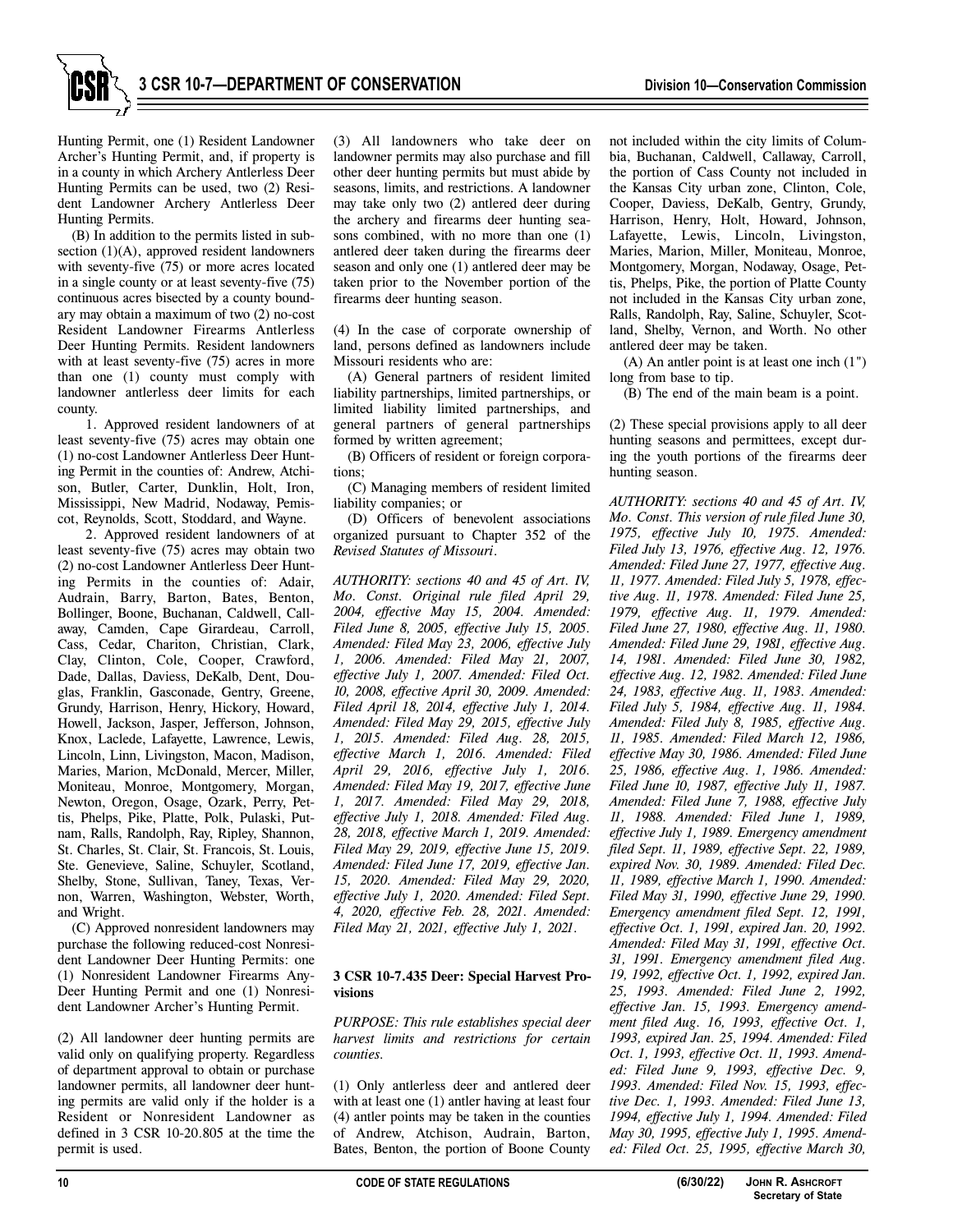

*1996. Amended: Filed June 5, 1996, effective July 1, 1996. Amended: Filed Dec. 18, 1996, effective May 30, 1997. Amended: Filed April 29, 1997, effective July 1, 1997. Amended: Filed June 11, 1998, effective July 1, 1998. Amended: Filed May 10, 1999, effective June 1, 1999. Amended: Filed April 24, 2000, effective June 1, 2000. Amended: Filed July 19, 2000, effective Dec. 30, 2000. Amended: Filed June 1, 2001, effective June 15, 2001. Rescinded and readopted: Filed May 9, 2002, effective June 1, 2002. Amended: Filed July 2, 2002, effective Dec. 30, 2002. Amended: Filed June 5, 2003, effective June 20, 2003. Amended: Filed April 29, 2004, effective May 15, 2004. Amended: Filed April 30, 2008, effective July 1, 2008. Amended: Filed April 21, 2009, effective July 1, 2009. Amended: Filed April 19, 2010, effective July 1, 2010. Amended: Filed May 31, 2011, effective July 1, 2011. Amended: Filed May 25, 2012, effective July 1, 2012. Amended: Filed May 29, 2015, effective July 1, 2015. Amended: Filed April 29, 2016, effective July 1, 2016. Amended: Filed May 19, 2017, effective June 1, 2017. Amended: Filed May 29, 2018, effective July 1, 2018. Amended: Filed May 29, 2019, effective June 15, 2019. Amended: Filed May 29, 2020, effective July 1, 2020. Amended: Filed May 21, 2021, effective July 1, 2021.* 

# **3 CSR 10-7.436 Deer: Managed Hunts**

*PURPOSE: This rule establishes general provisions for managed deer hunts.* 

Additional deer may be taken at special managed deer hunts established annually by the department. A person may apply for and participate in only one (1) managed deer hunt during a permit year except that persons permanently confined to a wheelchair may participate in more than one (1) hunt. Persons selected to participate must purchase a Resident or Nonresident Managed Deer Hunting Permit and abide by rules established for the hunt.

*AUTHORITY: sections 40 and 45 of Art. IV, Mo. Const. Original rule filed April 29, 2004, effective May 15, 2004.* 

# **3 CSR 10-7.437 Deer: Antlerless Deer Hunting Permit Availability**

*PURPOSE: This rule establishes deer harvest limits by county.* 

(1) Archery Deer Hunting Season.

(A) Resident and Nonresident Archery Antlerless Deer Hunting Permits are not valid

in the counties of: Dunklin, Mississippi, New Madrid, and Pemiscot.

(2) Firearms Deer Hunting Season.

(A) Resident and Nonresident Firearms Antlerless Deer Hunting Permits are not valid in the counties of: Atchison, Butler, Carter, Dunklin, Iron, Mississippi, New Madrid, Pemiscot, Scott, and Wayne.

(B) Only one (1) Resident or Nonresident Firearms Antlerless Deer Hunting Permit per person may be filled in the counties of: Andrew, Bates, Bollinger, Buchanan, Caldwell, Clinton, DeKalb, Dent, Douglas, Gentry, Henry, Holt, Jasper, Madison, Maries, Nodaway, Phelps, the portion of Platte County not included in the Kansas City urban zone, Ray, Reynolds, Shannon, Stoddard, Texas, and Vernon.

(C) Only two (2) Resident or Nonresident Firearms Antlerless Deer Hunting Permits per person may be filled in the counties of: Adair, Audrain, Barry, Barton, Benton, Boone, Callaway, Camden, Cape Girardeau, Carroll, Cass, Chariton, Christian, Cedar, Clark, Clay, Crawford, Cole, Cooper, Dade, Dallas, Daviess, Franklin, Gasconade, Greene, Grundy, Harrison, Hickory, Howard, Howell, Jackson, Jefferson, Johnson, Knox, Laclede, Lafayette, Lawrence, Lewis, Lincoln, Linn, Livingston, Macon, Marion, McDonald, Mercer, Miller, Moniteau, Monroe, Montgomery, Morgan, Newton, Oregon, Osage, Ozark, Perry, Pettis, Pike, the portion of Platte County included in the Kansas City urban zone, Polk, Pulaski, Putnam, Ralls, Randolph, Ripley, Saline, Schuyler, Scotland, Shelby, St. Charles, St. Clair, St. Francois, St. Louis, Ste. Genevieve, Stone, Sullivan, Taney, Warren, Washington, Webster, Worth, and Wright.

*AUTHORITY: sections 40 and 45 of Art IV, Mo. Const. Original rule filed April 29, 2004, effective May 15, 2004. Amended: Filed June 8, 2005, effective July 15, 2005. Amended: Filed May 21, 2007, effective July 1, 2007. Amended: Filed April 30, 2008, effective July 1, 2008. Amended: Filed Oct. 10, 2008, effective April 30, 2009. Amended: Filed April 21, 2009, effective July 1, 2009. Amended: Filed April 19, 2010, effective July 1, 2010. Amended: Filed May 31, 2011, effective July 1, 2011. Amended: Filed May 31, 2013, effective July 1, 2013. Amended: Filed April 18, 2014, effective July 1, 2014. Amended: Filed May 29, 2015, effective July 1, 2015. Amended: Filed April 29, 2016, effective July 1, 2016. Amended: Filed May 19, 2017, effective June 1, 2017. Amended: Filed May 29, 2018, effective July 1, 2018. Amended: Filed May 29, 2019, effective June 15, 2019. Amended: Filed May 29, 2020, effective July 1, 2020. Amended: Filed May*  *21, 2021, effective July 1, 2021.* 

# **3 CSR 10-7.438 Deer: Regulations for Department Areas**

*PURPOSE: This rule incorporates deer hunting on department areas into Chapter 7.* 

*PUBLISHER'S NOTE: The secretary of state has determined that the publication of the entire text of the material which is incorporated by reference as a portion of this rule would be unduly cumbersome or expensive. This material as incorporated by reference in this rule shall be maintained by the agency at its headquarters and shall be made available to the public for inspection and copying at no more than the actual cost of reproduction. This note applies only to the reference material. The entire text of the rule is printed here.* 

Deer may be hunted on lands owned or leased by the department and on lands managed by the department under cooperative agreement as authorized in the current *Fall Deer & Turkey Hunting Regulations and Information* booklet, which is incorporated in this Code by reference. This booklet is published annually in August by, and a printed copy can be obtained from, the Missouri Department of Conservation, PO Box 180, Jefferson City, MO 65102-0180 and is also available online at www.missouriconservation.org. This rule does not incorporate any subsequent amendments or additions.

*AUTHORITY: sections 40 and 45 of Art. IV, Mo. Const. and section 252.240, RSMo 2000.\* Original rule filed Oct. 8, 2004, effective March 30, 2005. Amended: Filed June 8, 2005, effective July 15, 2005. Amended: Filed May 23, 2006, effective July 1, 2006. Amended: Filed May 21, 2007, effective July 1, 2007. Amended: Filed Aug. 14, 2007, effective Jan. 30, 2008. Amended: Filed Sept. 30, 2010, effective March 1, 2011.* 

*\*Original authority: 252.240, RSMo 1972, amended 1984.* 

# **3 CSR 10-7.439 Deer: Chronic Wasting Disease Management Program; Permit Availability, Methods, Limits**

*PURPOSE: This rule establishes requirements for obtaining and using no-cost Chronic Wasting Disease Management Permits.* 

(1) Landowners with property located within a Chronic Wasting Disease (CWD) Management Zone as defined in 3 CSR 10-4.200 may enroll property in the department-sponsored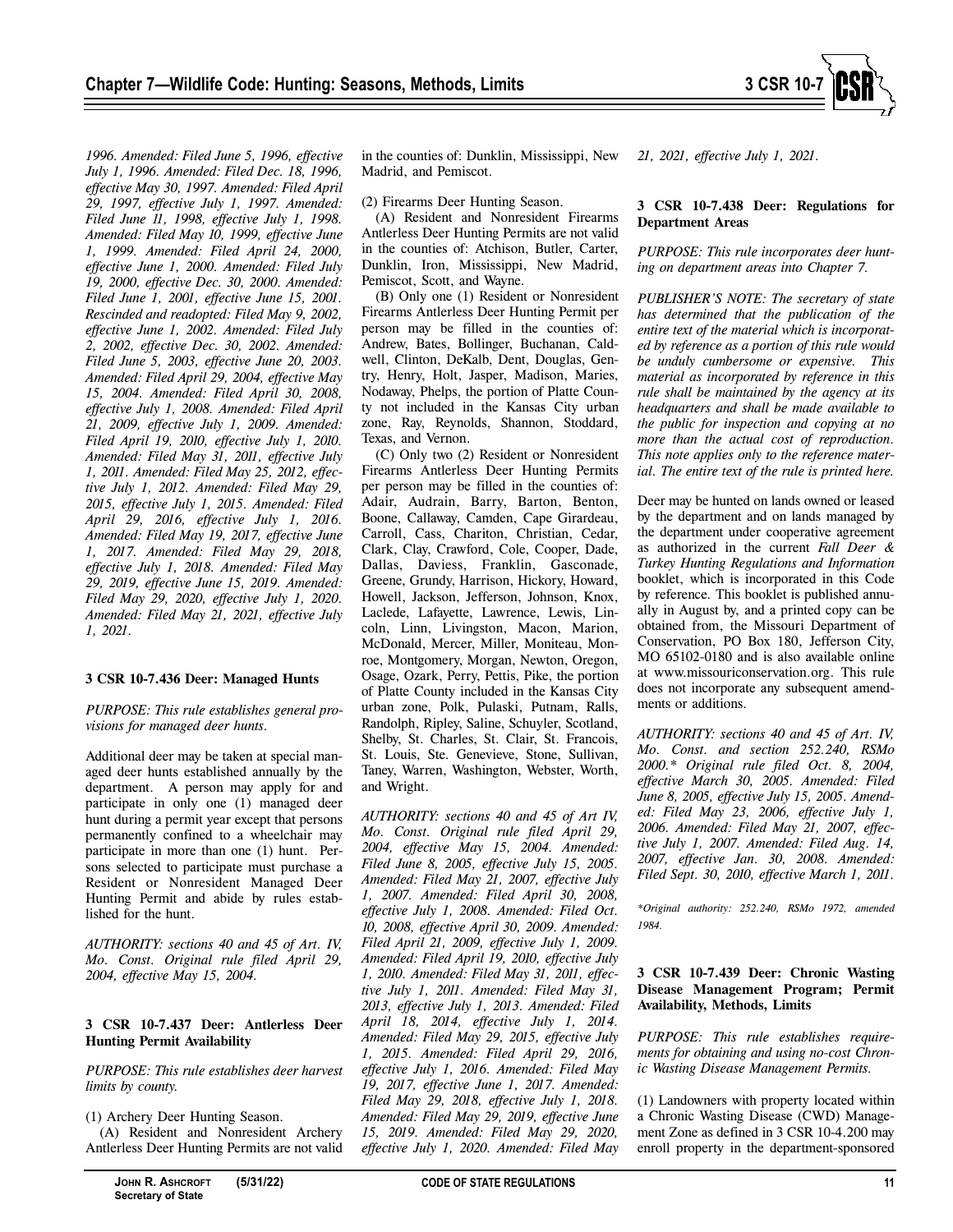Chronic Wasting Disease Management Program to obtain no-cost Chronic Wasting Disease Management Permits in accordance with the following:

(A) For the purposes of this rule a landowner shall include any person owning at least five (5) contiguous acres within two (2) miles of a confirmed Chronic Wasting Disease-positive;

(B) The landowner shall submit an application on a form provided by the department to enroll in the program. Application for enrollment in the program shall be on an annual basis;

(C) Approval of applications received less than thirty (30) days prior to any deer hunting season cannot be guaranteed; and

(D) The landowner may designate persons who are authorized to receive no-cost Chronic Wasting Disease Management Permit(s) for use on the enrolled property. The landowner or his/her authorized representative shall submit the following information to the department for any person who is authorized to obtain no-cost Chronic Wasting Disease Management Permit(s): Name, domicile address, e-mail, phone number, conservation identification number, and property identification number assigned to the enrolled property by the department.

(2) The number of permits allocated for use on an enrolled property will be determined by the department based on localized diseasemanagement goals.

(3) In addition to the take of deer in accordance with statewide deer hunting regulations, additional deer may be taken during the firearms and archery deer hunting seasons on properties enrolled in the department-sponsored Chronic Wasting Disease Management Program in accordance with the following:

(A) Persons hunting or pursuing additional deer on enrolled properties must possess a valid no-cost Chronic Wasting Disease Management Permit. No-cost Chronic Wasting Disease Management Permits may be obtained only by a person whose name, domicile address, e-mail, phone number, conservation identification number, and the enrolled property identification number has been submitted to the department by a participating landowner with property enrolled in the program. A valid resident, nonresident, or landowner Firearms Any-Deer Hunting Permit, Firearms Antlerless Deer Hunting Permit, Archer's Hunting Permit, or Archery Antlerless Deer Hunting Permit is required as a prerequisite to obtain a no-cost Chronic Wasting Disease Management Permit;

(B) Each no-cost Chronic Wasting Disease Management Permit is valid for one (1) deer of either sex. All no-cost Chronic Wasting Disease Management Permits are valid only on the enrolled property they were issued for;

(C) Persons hunting or pursuing deer on a no-cost Chronic Wasting Disease Management Permit shall be properly licensed for the season they are hunting. Properly licensed during the Archery Deer Hunting Season shall mean possession of one (1) of the archery permits (either filled or unfilled) required by this rule as a prerequisite for obtaining a no-cost Chronic Wasting Disease Management Permit. Properly licensed during the Firearms Deer Hunting Season shall mean possession of one (1) of the firearms deer hunting permits (either filled or unfilled) required by this rule as a prerequisite for obtaining a no-cost Chronic Wasting Disease Management Permit; and

(D) Additional deer may be taken on enrolled properties only in accordance with statewide deer hunting regulations in this chapter. All applicable statewide season, method, permit, limit, tagging, and checking requirements apply, except antlered and antlerless deer limits established by 3 CSR 10-7.431, 3 CSR 10-7.434, and 3 CSR 10- 7.437 shall not apply to deer taken on a nocost Chronic Wasting Disease Management Permit.

*AUTHORITY: sections 40 and 45 of Art. IV, Mo. Const. and section 252.040, RSMo 2016.\* Original rule filed Aug. 26, 2019, effective Feb. 29, 2020. Amended: Filed Jan. 22, 2021, effective Aug. 30, 2021.* 

*\*Original authority: 252.040, RSMo 1945, amended 1989.* 

# **3 CSR 10-7.440 Migratory Game Birds and Waterfowl: Seasons, Limits**

*PURPOSE: The Department of Conservation is authorized to select waterfowl hunting season dates and bag limits within frameworks established by the U.S. Fish and Wildlife Service. The seasons and limits selected are intended to provide optimum hunting opportunity consistent with the welfare of the species.* 

(1) Migratory game birds and waterfowl may be taken, possessed, transported, and stored only as provided in federal regulations and this Code.

(2) The head or one (1) fully feathered wing must remain attached to all waterfowl while being transported from the field to one's home or a commercial preservation facility.

(3) Seasons and limits are as follows: (A) Mourning doves, Eurasian collareddoves, and white-winged doves may be taken from one-half (1/2) hour before sunrise to sunset from September 1 through November 29. Limits: fifteen (15) doves daily in the aggregate; forty-five (45) in possession;

(B) Sora and Virginia rails may be taken from one-half (1/2) hour before sunrise to sunset from September 1 through November 9. Limits: twenty-five (25) rails daily in the aggregate; seventy-five (75) in possession;

(C) Woodcock may be taken from one-half (1/2) hour before sunrise to sunset from October 15 through November 28. Limits: three (3) woodcock daily; nine (9) in possession;

(D) Wilson's snipe may be taken from onehalf (1/2) hour before sunrise to sunset from September 1 through December 16. Limits: eight (8) snipe daily; twenty-four (24) in possession;

(E) Blue-winged, green-winged, and cinnamon teal may be taken from sunrise to sunset from September 10 through September 25. Limits: six (6) teal daily in the aggregate; eighteen (18) in possession.

(F) Waterfowl Zones: The North Zone shall be that portion of Missouri north of a line running west from the Illinois border on I-70; west on I-70 to U.S. Hwy. 65; north on U.S. Hwy. 65 to Mo. Hwy. 41; north on Mo. Hwy. 41 to U.S. Hwy. 24; west on U.S. Hwy. 24 to Mo. Hwy. 10; west on Mo. Hwy. 10 to U.S. Hwy. 69; north on U.S. Hwy. 69 to Mo. Hwy. 116; west on Mo. Hwy. 116 to U.S. Hwy. 59; south on U.S. Hwy. 59 to the Kansas border. The South Zone shall be that portion of Missouri south of a line running west from the Illinois border on Mo. Hwy. 74 to Mo. Hwy. 25; south on Mo. Hwy. 25 to U.S. Hwy. 62; west on U.S. Hwy. 62 to Mo. Hwy. 53; north on Mo. Hwy. 53 to Mo. Hwy. 51; north on Mo. Hwy. 51 to U.S. Hwy. 60; west on U.S. Hwy. 60 to Mo. Hwy. 21; north on Mo. Hwy. 21 to Mo. Hwy. 72; west on Mo. Hwy. 72 to Mo. Hwy. 32; west on Mo. Hwy. 32 to U.S. Hwy. 65; north on U.S. Hwy. 65 to U.S. Hwy. 54; west on U.S. Hwy. 54 to the Kansas border. The Middle Zone shall be the remainder of Missouri not included in other zones.

(G) During years when the federal framework prescribes a sixty- (60-) day duck season, the North Zone season will open on the Saturday nearest October 31, the Middle Zone season will open on the first Saturday in November for nine (9) days, close for five (5) days, and then re-open for fifty-one (51) days, the South Zone season will open on Thanksgiving Day for four (4) days, close through December 6, and then reopen December 7 through January 31 (as late as the federal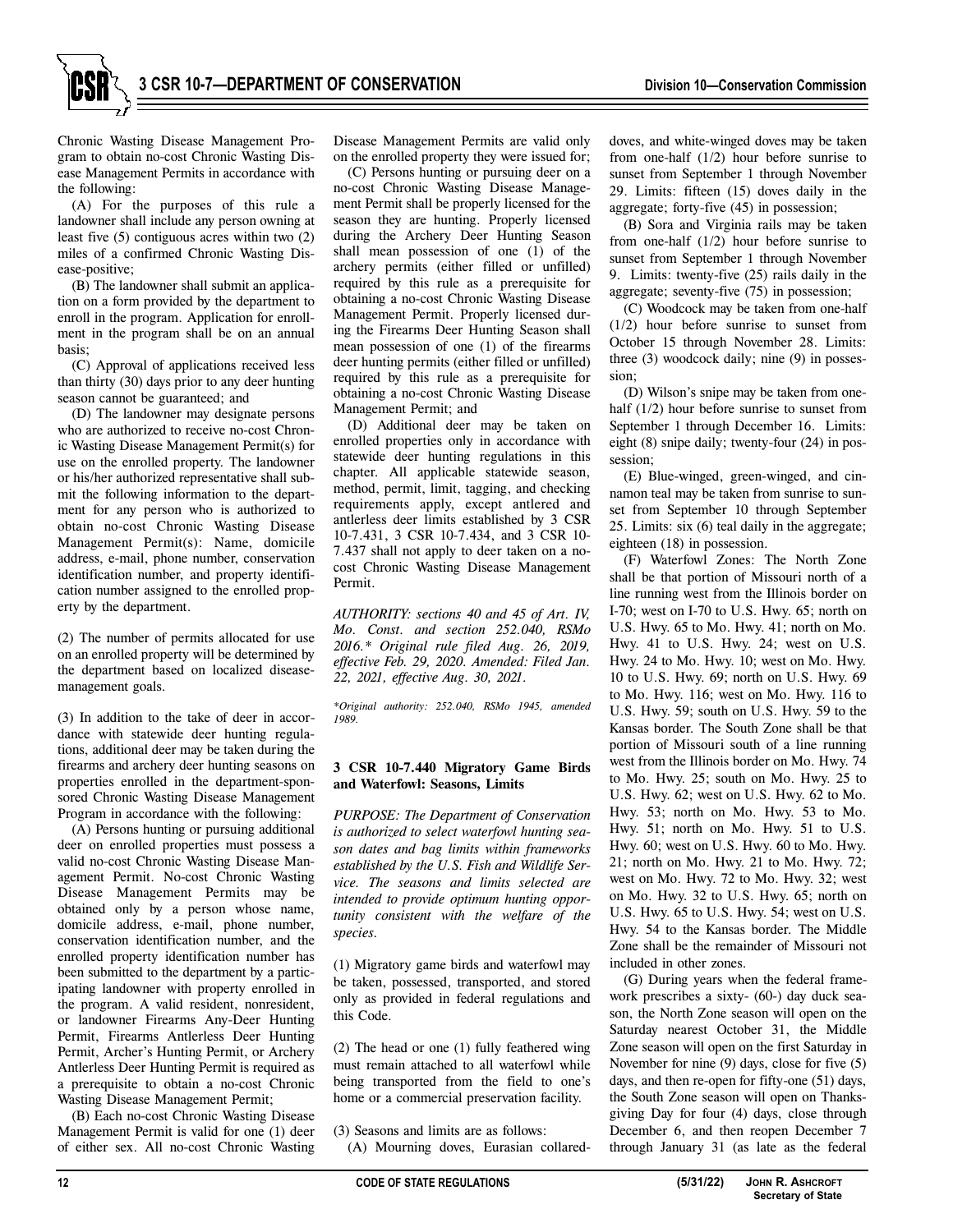

framework allows). During years when the federal framework prescribes a forty-five- (45-) day duck season or thirty- (30-) day duck season, no season date formula will be used. A person possessing the appropriate state and federal permits may take ducks in accordance to the season lengths, bag limits, and species-specific opening and closing dates established annually by the Conservation Commission.

(H) Ducks and coots may be taken from one-half (1/2) hour before sunrise to sunset as follows:

1. Ducks and coots may be taken from October 29 through December 27 in the North Zone; from November 5 through November 13 and November 19 through January 8 in the Middle Zone; and from November 24 through November 27 and December 7 through January 31 in the South Zone; and

2. Duck and coot limits are as follows: The daily bag limit of ducks is six (6) and may include no more than four (4) mallards (no more than two (2) of which may be female), three (3) wood ducks, two (2) redheads, two (2) hooded mergansers, one (1) pintail, one (1) mottled duck, two (2) canvasback, and two (2) black ducks. The possession limit is eighteen (18), including no more than twelve (12) mallards (no more than six (6) of which may be female), nine (9) wood ducks, six (6) redheads, six (6) hooded mergansers, three (3) pintails, three (3) mottled ducks, six (6) canvasbacks, and six (6) black ducks. The daily limit of scaup is two (2) and a possession limit for scaup is six (6) in the North Zone from October 29 through December 12, in the Middle Zone November 5 through November 13 and November 19 through December 24, and in the South Zone November 24 through November 27 and December 7 through January 16. The daily limit of scaup is one (1) and a possession limit for scaup is three (3) in the North Zone December 13 through December 27, in the Middle Zone December 25 through January 8 and in the South Zone January 17 through January 31. The daily limit of coots is fifteen (15) and the possession limit for coots is forty-five (45).

(I) Geese may be taken from one-half (1/2) hour before sunrise to sunset as follows:

1. Blue, snow, and Ross's geese may be taken from November 11 through February 6 statewide;

2. White-fronted geese may be taken from November 11 through February 6 statewide;

3. Canada geese and brant may be taken from October 1 through October 9 and from November 11 through February 6 statewide; and

4. Goose limits are as follows: The daily bag limit is three (3) Canada geese and brant in aggregate, twenty (20) blue, snow, or Ross's geese, and two (2) white-fronted geese, statewide. The possession limit is nine (9) Canada geese and brant in aggregate and six (6) white-fronted geese. There is no possession limit for blue, snow, and Ross's geese;

(J) Ducks, geese, brant, and coots may be taken by youth hunters fifteen (15) years of age or younger from October 22 through October 23 in the North Zone; from October 22 through October 23 in the Middle Zone; and from November 19 through November 20 in the South Zone. The daily and possession limits for ducks, geese, and coots are the same as during the regular duck, goose, and coot hunting seasons. Any person fifteen (15) years or younger may participate in the youth waterfowl hunting days without permit provided they are in the immediate presence of an adult eighteen (18) years of age or older. If the youth hunter does not possess a hunter education certificate card, the adult must be properly licensed (i.e., must meet any permit requirements that allow small game hunting) and have in their possession a valid hunter education certificate card unless they were born before January 1, 1967. The adult may not hunt ducks but may participate in other seasons that are open on the special youth days;

(K) Shells possessed or used while hunting waterfowl and coots statewide, and for other wildlife as designated by posting on public areas, must be loaded with material approved as nontoxic by the United States Fish and Wildlife Service.

(L) Persons who possess a valid Conservation Order permit may chase, pursue, and take blue, snow, and Ross's geese from onehalf  $(1/2)$  hour before sunrise to one-half (1/2) hour after sunset from February 7 through April 30. Any other regulation notwithstanding, methods for the taking of blue, snow, and Ross's geese include using shotguns capable of holding more than three (3) shells, and with the use or aid of recorded or electrically amplified bird calls or sounds, or recorded or electrically amplified imitations of bird calls or sounds. An exception to the above permit requirement includes any person fifteen (15) years of age or younger, provided either 1) the person is in the immediate presence of a properly licensed adult (must possess a Conservation Order permit) who is eighteen (18) years of age or older and

has in their possession a valid hunter education certificate card, or was born before January 1, 1967, or 2) the person possesses a valid hunter education certificate card. A daily bag limit will not be in effect February 7 through April 30 (See 3 CSR 10-5.436 and 3 CSR 10-5.567 for Conservation Order Permit requirements); and

(M) Migratory game birds, to include only doves, ducks, mergansers, and coots, may be taken by hunters with birds of prey as follows (See 3 CSR 10-9.442 for additional provisions about falconry including season lengths and limits for wildlife other than migratory game birds. See 3 CSR 10-9.440 for falconry permit requirements):

1. Doves may be taken from September 1 through December 16 from one-half (1/2) hour before sunrise to sunset. Daily limit: three (3) doves; possession limit: nine (9) doves, except that any waterfowl taken by falconers must be included within these limits; and

2. Ducks, mergansers, and coots may be taken from sunrise to sunset from September 10 through September 25 statewide, and from one-half (1/2) hour before sunrise to sunset as follows: in the North Zone, October 22 through October 23, October 29 through December 27, and February 10 through March 10; in the Middle Zone, October 22 through October 23, November 5 through November 13, November 19 through January 8, and February 10 through March 10; and, in the South Zone, November 19 through November 20, November 24 through November 27, December 7 through January 31, and February 10 through March 10. Daily limit: three (3) birds singly or in the aggregate, including doves; possession limit: nine (9) birds singly or in the aggregate, including doves.

*AUTHORITY: sections 40 and 45 of Art. IV, Mo. Const. and section 252.040, RSMo 2016.\* This version of rule filed Sept. 24, 1975, effective Oct. 10, 1975. Amended: Filed July 13, 1976, effective Aug. 12, 1976. Amended: Filed Sept. 9, 1976, effective Oct. 11, 1976. Emergency amendment filed Aug. 9, 1977, effective Sept. 1, 1977, expired Sept. 19, 1977. Amended: Filed Sept. 6, 1977, effective Oct. 15, 1977. Emergency amendment filed Nov. 30, 1977, effective Dec. 10, 1977, expired Jan. 3, 1978. Amended: Filed July 5, 1978, effective Aug. 11, 1978. Amended: Filed Sept. 5, 1978, effective Oct. 12, 1978. Emergency amendment filed Aug. 25, 1978, effective Oct. 24, 1978, expired Jan. 20, 1979. Amended: Filed April 25, 1979,*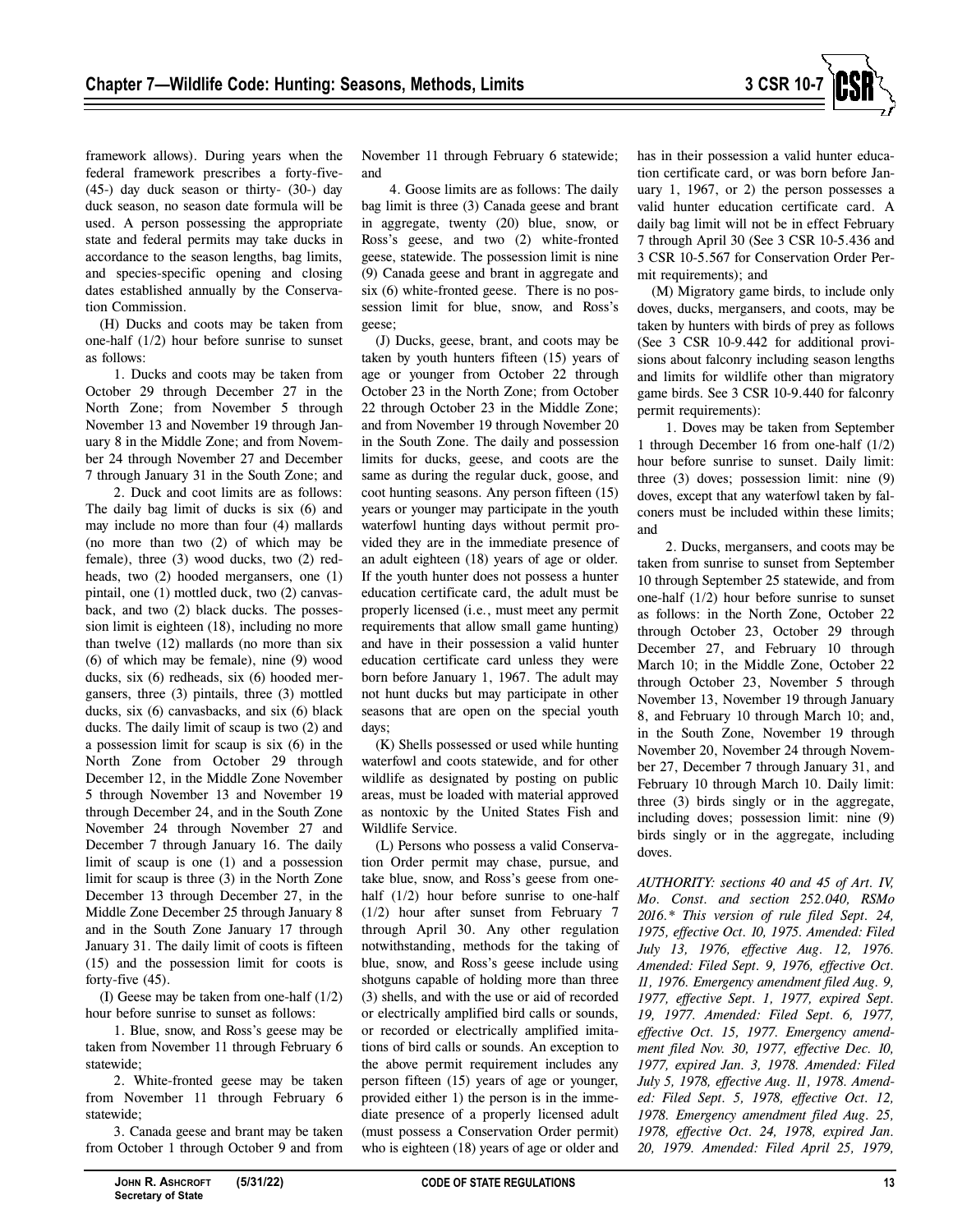

*effective Aug. 11, 1979. Amended: Filed June 14, 1979, effective Aug. 11, 1979. Emergency amendment filed July 30, 1979, effective Oct. 1, 1979, expired Jan. 25, 1980. Amended: Filed Aug. 31, 1979, effective Oct. 11, 1979. Amended: Filed April 2, 1980, effective July 11, 1980. Emergency amendment filed Aug. 1, 1980, effective Sept. 1, 1980, expired Sept. 15, 1980. Amended: Filed Aug. 1, 1980, effective Sept. 13, 1980. Amended: Filed Aug. 29, 1980, effective Oct. 11, 1980. Amended: Filed June 1, 1981, effective Sept. 11, 1981. Amended: Filed July 31, 1981, effective Sept. 11, 1981. Amended: Filed Sept. 8, 1981, effective Oct. 11, 1981. Amended: Filed June 1, 1982, effective Sept. 1, 1982. Amended: Filed July 12, 1982, effective Aug. 12, 1982. Amended: Filed Aug. 31, 1982, effective Oct. 11, 1982. Amended: Filed May 27, 1983, effective Sept. 1, 1983. Amended: Filed Aug. 29, 1983, effective Oct. 11, 1983. Amended: Filed May 29, 1984, effective Sept. 1, 1984. Amended: Filed Sept. 4, 1984, effective Oct. 11, 1984. Amended: Filed June 7, 1985, effective July 11, 1985. Emergency amendment filed Sept. 3, 1985, effective Sept. 14, 1985, expired Jan. 12, 1986. Amended: Filed Sept. 3, 1985, effective Oct. 1, 1985. Amended: Filed May 28, 1986, effective July 1, 1986. Amended: Filed Sept. 5, 1986, effective Oct. 11, 1986. Amended: Filed April 29, 1987, effective Aug. 1, 1987. Amended: Filed June 10, 1987, effective July 11, 1987. Amended: Filed Sept. 2, 1987, effective Oct. 11, 1987. Amended: Filed Feb. 3, 1988, effective May 1, 1988. Emergency amendment filed Aug. 9, 1988, effective Aug. 20, 1988, expired Sept. 30, 1988. Amended: Filed Sept. 12, 1988, effective Oct. 14, 1988. Amended: Filed Sept. 11, 1989, effective Oct. 13, 1989. Amended: Filed May 31, 1990, effective June 29, 1990. Emergency amendment filed Aug. 30, 1990, effective Oct. 1, 1990, expired Jan. 20, 1991. Amended: Filed Aug. 30, 1990, effective Feb. 14, 1991. Emergency amendment filed Aug. 6, 1991, effective Aug. 27, 1991, expired Oct. 30, 1991. Amended: Filed May 31, 1991, effective Oct. 31, 1991. Emergency amendment filed Sept. 10, 1991, effective Nov. 1, 1991, expired Feb. 15, 1992. Amended: Filed Sept. 10, 1991, effective Feb. 6, 1992. Emergency amendment filed July 30, 1992, effective Sept. 1, 1992, expired Sept. 30, 1992. Amended: Filed July 30, 1992, effective Feb. 26, 1993. Emergency amendment filed Sept. 1, 1992, effective Oct. 20, 1992, expired Feb. 5, 1993. Emergency amendment filed Sept. 18, 1992, effective Oct. 1, 1992, expired Oct. 20, 1992. Amended: Filed Sept. 1, 1992, effective April 8, 1993. Emergency amendment filed Aug. 16, 1993, effective Sept. 1, 1993, expired Sept.* 

*30, 1993. Amended: Filed Sept. 10, 1993, effective Sept. 21, 1993. Amended: Filed Oct. 1, 1993, effective Oct. 11, 1993. Amended: Filed June 9, 1993, effective Dec. 9, 1993. Amended: Filed June 13, 1994, effective July 1, 1994. Amended: Filed Aug. 30, 1994, effective Sept. 9, 1994. Amended: Filed May 30, 1995, effective July 1, 1995. Amended: Filed Aug. 30, 1995, effective Sept. 10, 1995. Amended: Filed June 5, 1996, effective July 1, 1996. Amended: Filed Aug. 23, 1996, effective Sept. 3, 1996. Amended: Filed June 11, 1997, effective July 1, 1997. Amended: Filed Aug. 5, 1997, effective Aug. 16, 1997. Amended: Filed Aug. 29, 1997, effective Sept. 9, 1997. Amended: Filed June 11, 1998, effective July 1, 1998. Amended: Filed Aug. 3, 1998, effective Aug. 15, 1998. Amended: Filed Sept. 3, 1998, effective Sept. 15, 1998. Amended: Filed Jan. 21, 1999, effective Feb. 1, 1999. Amended: Filed June 2, 1999, effective July 1, 1999. Amended: Filed Sept. 1, 1999, effective Sept. 11, 1999. Amended: Filed Dec. 20, 1999, effective Jan. 1, 2000. Amended: Filed July 6, 2000, effective Aug. 1, 2000. Amended: Filed Aug. 28, 2000, effective Sept. 7, 2000. Amended: Filed June 1, 2001, effective June 15, 2001. Amended: Filed Aug. 30, 2001, effective Sept. 15, 2001. Amended: Filed July 2, 2002, effective July 17, 2002. Amended: Filed Aug. 30, 2002, effective Sept. 10, 2002. Amended: Filed July 8, 2003, effective July 23, 2003. Amended: Filed Sept. 5, 2003, effective Sept. 19, 2003. Amended: Filed July 6, 2004, effective July 20, 2004. Amended: Filed Aug. 30, 2004, effective Sept. 10, 2004. Amended: Filed July 7, 2005, effective July 18, 2005. Amended: Filed Aug. 24, 2005, effective Sept. 6, 2005. Amended: Filed July 14, 2006, effective Aug. 1, 2006. Amended: Filed Aug. 23, 2006, effective Sept. 11, 2006. Amended: Filed June 27, 2007, effective Aug. 1, 2007. Amended: Filed Aug. 14, 2007, effective Sept. 1, 2007. Amended: Filed July 7, 2008, effective Aug. 1, 2008. Amended: Filed Aug. 6, 2008, effective Sept. 1, 2008. Amended: Filed July 2, 2009, effective Aug. 1, 2009. Amended: Filed Aug. 14, 2009, effective Sept. 1, 2009. Amended: Filed July 13, 2010, effective Aug. 1, 2010. Amended: Filed Aug. 20, 2010, effective Sept. 1, 2010. Amended: Filed July 7, 2011, effective Aug. 1, 2011. Amended: Filed Aug. 26, 2011, effective Sept. 1, 2011. Amended: Filed June 26, 2012, effective Aug. 1, 2012. Amended: Filed Aug. 24, 2012, effective Sept. 1, 2012. Amended: Filed June 25, 2013, effective Aug. 1, 2013. Amended: Filed Aug. 16, 2013, effective Sept. 1, 2013. Amended: Filed Sept. 27, 2013, effective March 1, 2014. Amended: Filed July 14, 2014, effective Aug. 1, 2014. Amended: Filed Aug.* 

*25, 2014, effective Sept. 1, 2014. Amended: Filed July 8, 2015, effective Aug. 1, 2015. Amended: Filed Aug. 20, 2015, effective Sept. 1, 2015. Amended: Filed April 29, 2016, effective May 15, 2016. Amended: Filed April 10, 2017, effective May 15, 2017. Amended: Filed April 9, 2018, effective May 15, 2018. Amended: Filed April 12, 2019, effective May 15, 2019. Amended: Filed April 9, 2020, effective May 15, 2020. Amended: Filed March 26, 2021, effective May 15, 2021. Amended: Filed Aug. 27, 2021, effective Sept. 6, 2021. Amended: Filed March 25, 2022, effective May 15, 2022.* 

*\*Original authority: 252.040, RSMo 1945, amended 1989.* 

# **3 CSR 10-7.441 Crows: Seasons, Methods, Limits**

*PURPOSE: This rule establishes the open seasons, methods and limits for crow hunting.* 

Crows may be taken in any numbers by shotgun, rifle, handguns, archery and falconry from November 1 through March 3.

*AUTHORITY: sections 40 and 45 of Art. IV, Mo. Const. Original rule filed Sept. 25, 1973, effective Oct. 10, 1973. Amended: Filed Aug. 1, 1980, effective Sept. 13, 1980. Amended: Filed April 24, 2000, effective March 1, 2001.* 

# **3 CSR 10-7.442 Falconry**  (Moved to 3 CSR 10-9.442)

# **3 CSR 10-7.445 Bullfrogs and Green Frogs: Seasons, Methods, Limits**

*PURPOSE: This rule establishes the season, methods, and limits for hunting frogs.* 

Bullfrogs and green frogs may be taken from sunset, June 30 through October 31, by the holder of a hunting permit with a .22 caliber or smaller rimfire rifle or pistol, pellet gun, bow, crossbow, atlatl, or by hand or handnet. An artificial light may be used. Daily limit: eight (8) frogs in the aggregate; possession limit: sixteen (16) frogs in the aggregate. Only the daily limit of frogs may be possessed upon the waters and banks thereof where daily limits apply. (See 3 CSR 10- 6.615 for taking frogs by fishing methods.)

*AUTHORITY: sections 40 and 45 of Art. IV, Mo. Const. and section 252.240, RSMo 2000.\* Original rule filed Aug. 18, 1971,*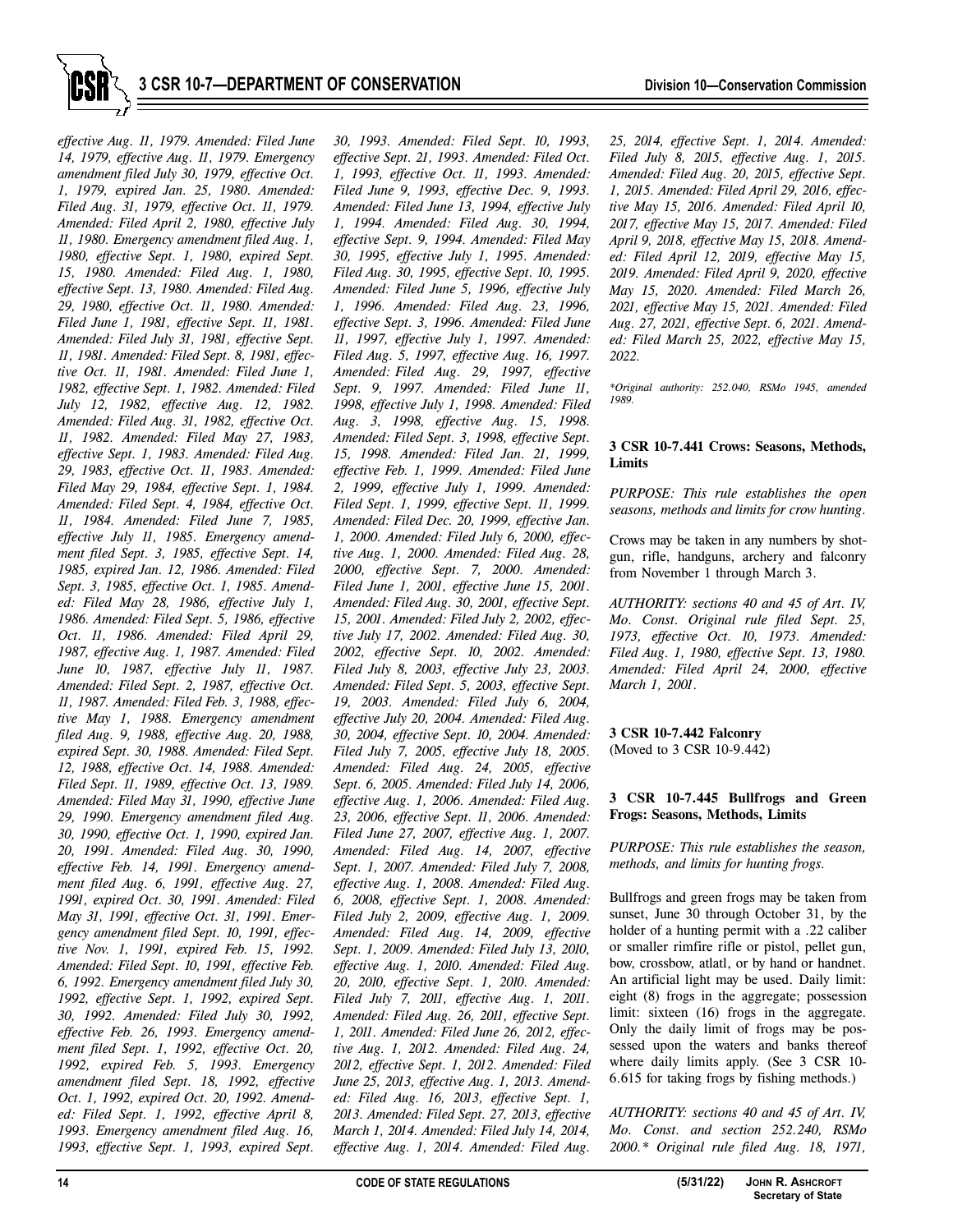*effective Dec. 31, 1971. Amended: Filed July 20, 1977, effective Dec. 31, 1977. Amended: Filed July 30, 1979, effective Jan. 1, 1980. Amended: Filed April 21, 1993, effective Jan. 1, 1994. Amended: Filed April 24, 2000, effective March 1, 2001. Amended: Filed Sept. 14, 2005, effective Feb. 28, 2006. Amended: Filed Sept. 27, 2007, effective Feb. 29, 2008. Amended: Filed Sept. 30, 2010, effective March 1, 2011.* 

*\*Original authority: 252.240, RSMo 1972, amended 1984.* 

#### **3 CSR 10-7.450 Furbearers: Hunting Seasons, Methods**

*PURPOSE: This rule establishes the seasons and methods for hunting furbearers.* 

(1) Badger, bobcat, gray fox, opossum, raccoon, red fox, and striped skunk may be taken in any numbers by hunting as follows: Badger, gray fox, and red fox from November 15 through January 31; bobcat from November 15 through the last day of February; and opossum, raccoon, and striped skunk from August 1 through October 15 and from November 15 through the last day of February.

(2) Pelts of furbearers may be possessed, transported, consigned for processing, and sold only by the taker with a valid permit throughout the year, except that bobcats or their pelts shall be delivered by the taker to an agent of the department for registration or tagging before selling, transferring, tanning, or mounting, but not later than April 10. Furbearers may be purchased and sold only under provisions of this rule, Chapter 10, and 3 CSR 10-4.135. No person shall accept payment for furbearers taken by another.

(3) Tagged bobcats or their pelts may be possessed by the taker throughout the year and may be sold only to a licensed taxidermist, tanner, or fur dealer as provided in Chapter 10. It shall be illegal to purchase or sell untagged bobcats or their pelts. After tanning, pelts may be possessed, bought, or sold without permit. Skinned carcasses of legally taken furbearers may be sold by the taker throughout the year.

(4) Coyotes, except as otherwise provided in this section, may be taken by hunting, and pelts and carcasses may be possessed, transported, and sold in any numbers throughout the year.

(A) Coyotes may not be chased, pursued,

or taken during daylight hours from April 1 through the day prior to the beginning of the prescribed spring turkey hunting season.

(B) During the prescribed spring turkey hunting season, coyotes may not be chased, pursued, or taken except during legal shooting hours for turkey hunting using any legal spring turkey hunting season method by persons holding an unfilled Spring Turkey Hunting Permit; and

1. A Resident Small Game Hunting Permit; or

2. A Nonresident Furbearer Hunting and Trapping Permit.

(5) No furbearers may be chased, pursued, or taken during daylight hours with the aid of dogs from November 1 through the prescribed November portion of the firearms deer hunting season, during the Antlerless portion of the firearms deer hunting season in counties open to deer hunting, during the firearms portion of the elk season in open counties, or with firearms from a boat at night.

(6) The dens or nests of furbearers shall not be molested or destroyed.

(7) Restrictions on possession shall not apply to tanned pelts, mounted specimens, or manufactured products.

*AUTHORITY: sections 40 and 45 of Art. IV, Mo. Const. and section 252.040, RSMo 2016.\* Original rule filed Aug. 16, 1972, effective Dec. 31, 1972. Amended: Filed July 13, 1976, effective Dec. 31, 1976. Amended: Filed June 13, 1977, effective Oct. 1, 1977. Amended: Filed Aug. 29, 1977, effective Nov. 1, 1977. Amended: Filed Aug. 4, 1978, effective Nov. 1, 1978. Amended: Filed Aug. 1, 1980, effective Nov. 1, 1980. Amended: Filed June 29, 1981, effective Aug. 14, 1981. Amended: Filed June 30, 1982, effective Aug. 12, 1982. Amended: Filed July 5, 1984, effective Jan. 1, 1985. Amended: Filed Aug. 6, 1985, effective Jan. 1, 1986. Amended: Filed Sept. 2, 1987, effective Jan. 1, 1988. Amended: Filed Aug. 9, 1988, effective Jan. 1, 1989. Amended: Filed May 10, 1990, effective Jan. 6, 1991. Amended: Filed May 10, 1991, effective Jan. 1, 1992. Amended: Filed April 28, 1992, effective Jan. 15, 1993. Amended: Filed April 21, 1993, effective Jan. 1, 1994. Amended: Filed May 30, 1995, effective Jan. 1, 1996. Amended: Filed June 11, 1997, effective March 1, 1998. Amended: Filed May 6, 1998, effective March 1, 1999. Amended: Filed May 10, 1999, effective March 1, 2000. Amended: Filed April 24, 2000, effective March 1, 2001. Amended:*  *Filed Oct. 9, 2003, effective March 30, 2004. Amended: Filed June 4, 2004, effective Nov. 30, 2004. Amended: Filed Oct. 13, 2005, effective March 30, 2006. Amended: Filed Oct. 2, 2006, effective Feb. 28, 2007. Amended: Filed Sept. 27, 2007, effective Feb. 29, 2008. Amended: Filed Jan. 4, 2011, effective July 1, 2011. Amended: Filed Dec. 8, 2014, effective March 1, 2015. Amended: Filed June 28, 2019, effective Dec. 30, 2019. Amended: Filed Dec. 10, 2021, effective June 30, 2022.* 

*\*Original authority: 252.040, RSMo 1945, amended 1989.* 

# **3 CSR 10-7.455 Turkeys: Seasons, Methods, Limits**

*PURPOSE: This rule establishes the seasons, methods, and limits for hunting wild turkeys.* 

(1) Turkeys may be pursued, taken, killed, possessed, or transported only as permitted in this rule.

(A) Spring Season. A person possessing the prescribed turkey hunting permit may take two (2) male turkeys or turkeys with visible beards from April 18 through May 8, 2022; provided only one (1) turkey may be taken before April 25, 2022, and only one (1) turkey may be taken per day. A turkey taken during a managed hunt will count towards an individual's spring season bag limit. Turkeys may be taken only by shotgun, with shot no larger than No. 4, atlatl, crossbow, or bow; without the use of dogs, bait, electronic calls, or live decoys; from one-half (1/2) hour before sunrise to 1:00 p.m. Central Daylight Time (CDT). Possession of electronic calls or shotshells loaded with shot larger than No. 4 is prohibited while hunting turkeys.

(B) Fall Firearms Season. Fall season annually will be October 1 through October 31. A person possessing the prescribed turkey hunting permit may take two (2) turkeys of either sex during the season. Turkeys may be taken only by shotgun, with shot no larger than No. 4, atlatl, bow, or crossbow; without the use of dogs, bait, electronic calls, or live decoys; from one-half (1/2) hour before sunrise to sunset in all counties except: Dunklin, McDonald, Mississippi, New Madrid, Newton, Pemiscot, and Scott. Possession of electronic calls or shotshells loaded with shot larger than No. 4 is prohibited while hunting turkeys. A person, while in the act of pursuing or hunting turkey on a fall firearms permit, shall not have both a firearm, and an atlatl, bow, or crossbow on his/her person except any person may carry concealable firearms, as defined in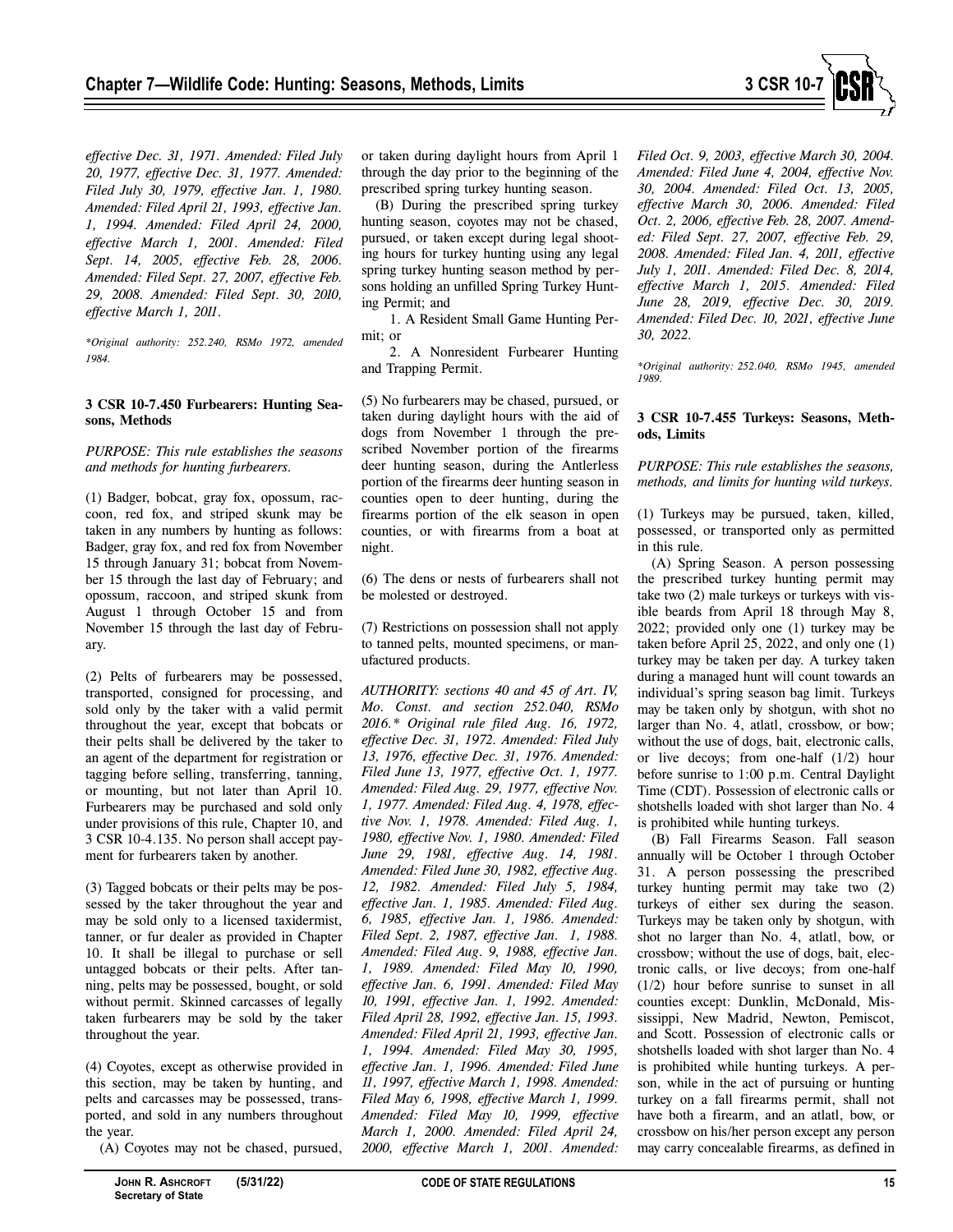Chapter 571, RSMo, on or about his/her person while hunting. Firearms possessed under this exception may not be used to take wildlife while hunting with an atlatl, bow, or crossbow.

(C) Fall Archery Season. A person possessing the prescribed archer's hunting permit may take two (2) turkeys of either sex from September 15 through January 15, excluding the dates of the November portion of the firearms deer season. Turkeys may be taken only by atlatls, bows, and crossbows; without the use of dogs, bait, electronic calls, or live decoys; from one-half (1/2) hour before sunrise to one-half (1/2) hour after sunset. Possession of electronic calls is prohibited while hunting turkeys. An archer, while in the act of pursuing or hunting turkey on an archer's permit, shall not have a firearm on his/her person except any person may carry concealable firearms, as defined in Chapter 571, RSMo, on or about his/her person while hunting. Firearms possessed under this exception may not be used to take wildlife while hunting with an atlatl, bow, or crossbow.

(D) Youth Spring Season. The two- (2-) day youth spring season will be from April 9 through 10, 2022. Any person possessing the prescribed turkey hunting permit and who is at least six (6) but not older than fifteen (15) years of age on the opening day of the youth spring season may take only one (1) male turkey or turkey with visible beard during the youth spring season. A turkey harvested during the youth spring season will count towards an individual's spring season bag limit; individuals hunting under the prescribed turkey hunting permit may not harvest a second bird before April 25, 2022. Turkeys may be taken only by shotgun with shot no larger than No. 4, atlatl, crossbow, or bow; without the use of dogs, bait, electronic calls, or live decoys; from one-half (1/2) hour before sunrise to sunset. Possession of electronic calls or shotshells loaded with shot larger than No. 4 is prohibited while hunting turkeys.

(2) Hunters who take a turkey shall void their permit immediately by notching the month and date of harvest and shall keep the turkey separate or distinctly identifiable from turkeys taken or possessed by another. When the turkey is not personally attended and prior to reporting through the Telecheck Harvest Reporting System, the voided permit or proper label shall be attached to the turkey. Turkeys may be possessed and transported only by the taker until reported through the Telecheck Harvest Reporting System. All turkeys taken shall be accurately reported by the taker or in the taker's immediate presence through the Telecheck Harvest Reporting System by 10:00 p.m. on the day taken. The Telecheck confirmation number shall be recorded immediately on the turkey hunting permit. The head and plumage of the turkey shall remain intact until the turkey is reported through the Telecheck Harvest Reporting System. All turkeys shall be reported through the Telecheck Harvest Reporting System prior to processing or being removed from the state. After reporting through the Telecheck Harvest Reporting System, turkeys may be possessed, transported, and stored by anyone when labeled with the permit or any label that includes the full name and address of the taker, date taken, and Telecheck confirmation number.

(3) Bait shall mean grain or other feed placed or scattered so as to constitute an attraction or enticement to turkeys. An area shall be considered baited for ten (10) days following complete removal of the bait.

(4) Resident and nonresident landowners as defined in 3 CSR 10-20.805 may obtain landowner turkey hunting permits from any permit vendor, but only after application to and approval by the department in accordance with 3 CSR 10-7.412.

(A) Approved resident landowners may obtain the following permits at no-cost: one (1) Resident Spring Turkey Hunting Permit, one (1) Resident Landowner Archer's Hunting Permit, and one (1) Resident Fall Turkey Hunting Permit.

(B) Approved nonresident landowners may obtain the following permits at a reducedcost: one (1) Nonresident Landowner Spring Turkey Hunting Permit, one (1) Nonresident Landowner Archer's Hunting Permit, and one (1) Nonresident Landowner Fall Turkey Hunting Permit.

(C) All landowner turkey hunting permits are valid only on qualifying property. Regardless of department approval to obtain or purchase landowner permits, all landowner turkey hunting permits are valid only if the holder is a resident or nonresident landowner as defined in 3 CSR 10-20.805 at the time the permit is used.

(D) All landowners who take turkey on landowner permits may also purchase and fill other turkey hunting permits but must abide by seasons, limits, and restrictions.

(E) All landowners taking turkeys on a landowner turkey hunting permit shall report the turkeys through the Telecheck Harvest Reporting System as required in this rule.

(5) Any person who kills or injures any wild turkey shall make a reasonable effort to retrieve the turkey and include it in his/her season limit.

(6) Turkeys (or parts thereof) reported in accordance with established procedures, when labeled with the full name and address of the taker, the date taken, and the Telecheck confirmation number of the turkey, may be possessed, transported, and stored by anyone.

(7) Feral hogs may be taken in any number during the spring firearms turkey season and youth spring season only by the holder of a valid unused turkey hunting permit and only by methods and times prescribed for taking turkeys. During the fall firearms turkey season, feral hogs may be taken only by the holder of a valid, unused turkey hunting permit or a small game hunting permit and only by methods prescribed in Chapter 7 for taking wildlife and without the use of bait. Other restrictions may apply on public lands. Resident landowners as defined in this Code may take feral hogs on their own property at any time, by any method, and without permit.

*AUTHORITY: sections 40 and 45 of Art. IV, Mo. Const. and section 252.040, RSMo 2016.\* Original rule filed Dec. 15, 1975, effective Dec. 31, 1975. Amended: Filed July 13, 1976, effective Aug. 12, 1976. Amended: Filed Dec. 20, 1976, effective Feb. 15, 1977. Amended: Filed July 29, 1977, effective Sept. 11, 1977. Amended: Filed Dec. 19, 1977, effective Feb. 15, 1978. Amended: Filed Feb. 23, 1978, effective May 15, 1978. Amended: Filed Jan. 2, 1979, effective Feb. 15, 1979. Amended: Filed July 30, 1979, effective Sept. 15, 1979. Amended: Filed Dec. 27, 1979, effective Feb. 15, 1980. Amended: Filed Aug. 1, 1980, effective Sept. 15, 1980. Amended: Filed Dec. 22, 1980, effective Feb. 11, 1981. Amended: Filed July 31, 1981, effective Sept. 11, 1981. Amended: Filed Dec. 14, 1981, effective Feb. 11, 1982. Amended: Filed July 27, 1982, effective Sept. 11, 1982. Amended: Filed Dec. 17, 1982, effective Feb. 11, 1983. Amended: Filed June 24, 1983, effective Aug. 11, 1983. Amended: Filed Jan. 30, 1984, effective March 11, 1984. Amended: Filed July 5, 1984, effective Aug. 11, 1984. Amended: Filed Jan. 4, 1985, effective Feb. 11, 1985. Amended: Filed July 8, 1985, effective Aug. 11, 1985. Amended: Filed Jan. 10, 1986, effective Feb. 14, 1986. Amended: Filed Jan. 31, 1986, effective March 1, 1986. Amended: Filed March 12, 1986, effective May 30, 1986. Amended: Filed June 25, 1986, effective Aug. 1, 1986. Amended: Filed Jan. 6, 1987, effective March 1, 1987. Amended: Filed June 10, 1987, effective July 11, 1987. Amended: Filed July 30, 1987, effective Sept. 1, 1987. Amended: Filed Dec. 22, 1987, effective Feb. 1, 1988. Amended: Filed June 7, 1988, effective July 11, 1988. Amended: Filed Jan. 10, 1989, effective Feb. 11, 1989. Amended: Filed*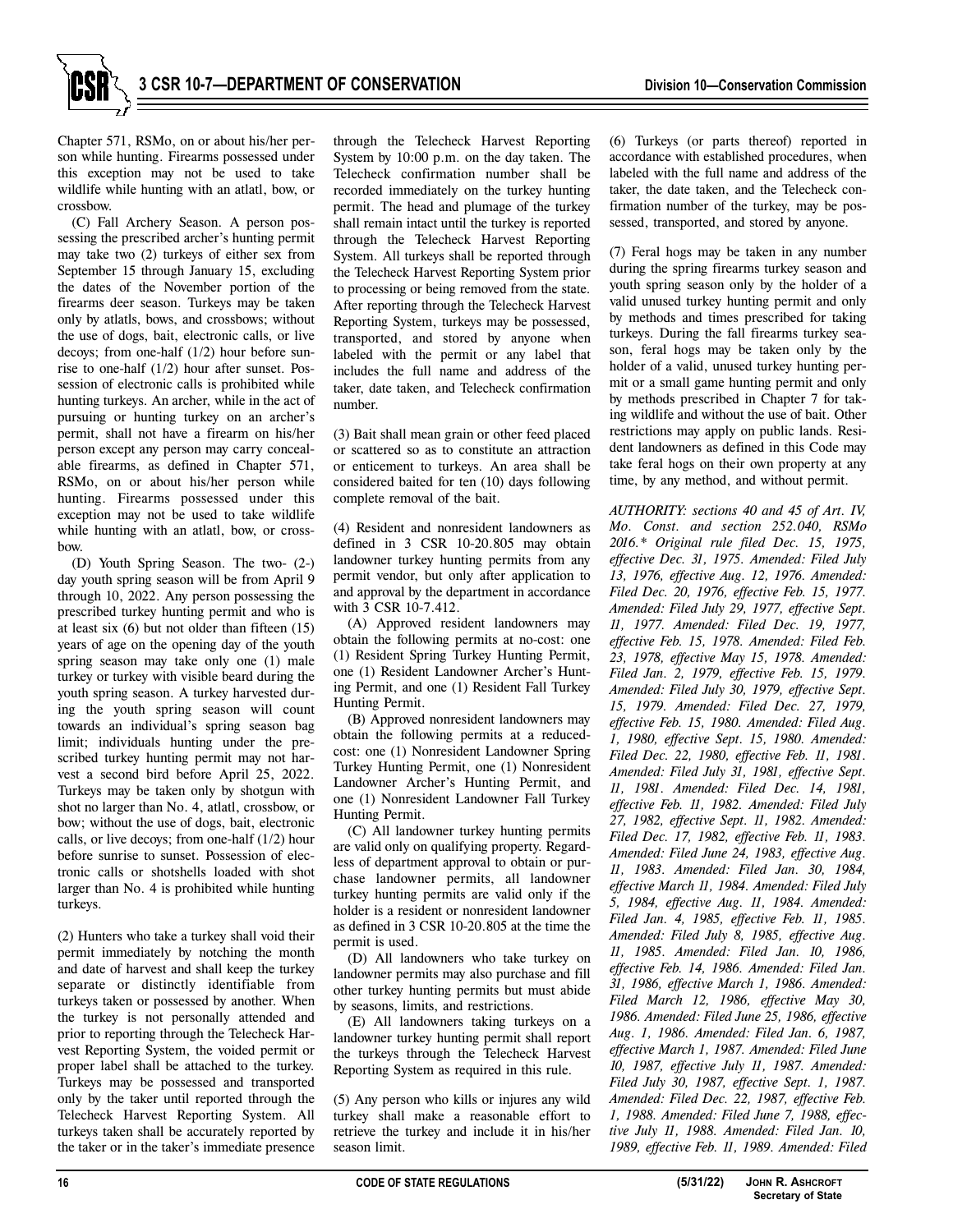

*June 1, 1989, effective July 1, 1989. Amended: Filed Aug. 8, 1989, effective Sept. 11, 1989. Amended: Filed May 10, 1990, effective Jan. 1, 1991. Amended: Filed May 10, 1991, effective Jan. 1, 1992. Amended: Filed Sept. 10, 1991, effective Feb. 6, 1992. Amended: Filed April 28, 1992, effective Jan. 15, 1993. Amended: Filed May 30, 1995, effective July 1, 1995. Amended: Filed May 30, 1995, effective Jan. 1, 1996. Amended: Filed Dec. 20, 1995, effective Jan. 1, 1996. Amended: Filed Oct. 25, 1995, effective March 30, 1996. Amended: Filed Aug. 23, 1996, effective Jan. 30, 1997. Amended: Filed Nov. 5, 1996, effective April 30, 1997. Amended: Filed July 9, 1997, effective March 1, 1998. Amended: Filed May 6, 1998, effective March 1, 1999. Amended: Filed June 11, 1998, effective March 1, 1999. Amended: Filed Sept. 30, 1998, effective Feb. 28, 1999. Amended: Filed April 24, 2000, effective Sept. 30, 2000. Amended: Filed July 19, 2000, effective Dec. 30, 2000. Amended: Filed Nov. 29, 2000, effective Dec. 12, 2000. Amended: Filed April 30, 2001, effective May 15, 2001. Amended: Filed Dec. 19, 2001, effective Jan. 1, 2002. Amended: Filed May 9, 2002, effective March 1, 2003. Amended: Filed March 6, 2003, effective March 17, 2003. Amended: Filed May 9, 2003, effective Oct. 30, 2003. Amended: Filed Oct. 29, 2003, effective March 30, 2004. Amended: Filed April 29, 2004, effective Oct. 30, 2004. Amended: Filed Dec. 21, 2004, effective Jan. 15, 2005. Amended: Filed Sept. 29, 2004, effective Feb. 28, 2005. Amended: Filed June 8, 2005, effective July 15, 2005. Amended: Filed May 23, 2006, effective July 1, 2006. Amended: Filed Aug. 23, 2006, effective Sept. 11, 2006. Amended: Filed May 21, 2007, effective July 1, 2007. Amended: Filed Dec. 17, 2007, effective Jan. 1, 2008. Amended: Filed Oct. 10, 2008, effective July 1, 2009. Amended: Filed Sept. 30, 2010, effective March 1, 2011. Amended: Filed Sept. 12, 2011, effective March 1, 2012. Amended: Filed May 25, 2012, effective Oct. 30, 2012. Amended: Filed Dec. 19, 2012, effective May 30, 2013. Amended: Filed June 4, 2013, effective Oct. 30, 2013. Amended: Filed Feb. 26, 2015, effective July 30, 2015. Amended: Filed Aug. 28, 2015, effective March 1, 2016. Amended: Filed March 14, 2016, effective Sept. 30, 2016. Amended: Filed June 1, 2017, effective Nov. 30, 2017. Amended: Filed Aug. 28, 2018, effective March 1, 2019. Amended: Filed June 17, 2019, effective Jan. 15, 2020. Amended: Filed Sept. 4, 2020, effective Feb. 28, 2021. Amended: Filed Dec. 10, 2021, effective Jan. 1, 2022.* 

*\*Original authority: 252.040, RSMo 1945, amended* 

#### **3 CSR 10-7.600 Deer Management Assistance Program**

*PURPOSE: This rule establishes general provisions for enrollment in the department's deer management assistance program and for hunting in the program.* 

(1) Landowners with property located in Andrew, Atchison, Audrain, Barry, Barton, Bates, Benton, Bollinger, Boone, Buchanan, Butler, Caldwell, Callaway, Camden, Cape Girardeau, Carroll, Cass, Cedar, Chariton, Christian, Clark, Clay, Clinton, Cole, Cooper, Dade, Dallas, Daviess, DeKalb, Dent, Dunklin, Franklin, Gasconade, Gentry, Greene, Grundy, Harrison, Henry, Hickory, Holt, Howard, Howell, Iron, Jackson, Jasper, Johnson, Laclede, Lafayette, Lawrence, Lincoln, Linn, Livingston, Madison, Maries, McDonald, Mercer, Miller, Mississippi, Moniteau, Montgomery, Morgan, New Madrid, Newton, Nodaway, Oregon, Osage, Pemiscot, Perry, Pettis, Pike, Platte, Polk, Putnam, Ray, Reynolds, Saline, Scott, St. Charles, St. Clair, St. Francois, Ste. Genevieve, Stoddard, Stone, Taney, Vernon, Warren, Wayne, Webster, and Worth counties may enroll property in the department-sponsored deer management assistance program in accordance with the following:

(A) An enrolled property shall be at least five hundred (500) acres, except inside the boundaries of cities or towns, an enrolled property shall be at least forty (40) acres. Individual parcels of land, regardless of ownership, may be combined to satisfy the acreage requirement for an enrolled property; provided, each parcel of land is no more than one half (0.5) air miles from the boundary of another parcel being combined to form an enrolled property. An enrolled property, or parcels being combined to create an enrolled property, may be dissected by public roads;

(B) Landowners shall submit an application and have a deer management plan approved by the department to enroll property in the program. Application and deer management plan approval shall be on an annual basis; and

(C) Landowners shall submit the following information to the department for any person who is authorized to obtain firearms deer management assistance program permit(s) for use on an enrolled property, or the portion of an enrolled property under their control: Name, domicile address, e-mail, phone number, conservation identification number, Social Security number, and property identification number assigned to the enrolled property by the department.

(2) In addition to the take of deer in accordance with statewide deer hunting regulations, additional antlerless deer may be taken during the firearms deer hunting season on properties enrolled in the department-sponsored deer management assistance program in accordance with the following:

(A) Persons hunting or pursuing additional antlerless deer on enrolled properties must possess the prescribed firearms deer management assistance program permit. A firearms deer management assistance program permit may only be obtained by a person whose name, domicile address, e-mail, phone number, conservation identification number, Social Security number, and the enrolled property identification number has been submitted to the department by a participating landowner with property enrolled in the program. A Nonresident Firearms Any-Deer Hunting Permit, Nonresident Landowner Firearms Any-Deer Hunting Permit, or a Nonresident Managed Deer Hunting Permit is required of nonresidents as a prerequisite to this permit;

(B) All firearms deer management assistance program permits are valid only on the enrolled property they were issued for, or in the case of multiple landowners of enrolled property, only on the portion of the enrolled property where the permit holder has obtained landowner permission to pursue and take deer; and

(C) Additional antlerless deer may be taken on enrolled properties only in accordance with the statewide deer hunting regulations in this chapter. All applicable statewide season, method, permit, limit, tagging, and checking requirements apply, except firearms deer management assistance program permits filled while hunting on an enrolled property are not included in the antlerless permit limits established by 3 CSR 10-7.437.

*AUTHORITY: sections 40 and 45 of Art. IV, Mo. Const. and section 252.040, RSMo 2016.\* Original rule filed Aug. 28, 2018, effective March 1, 2019. Amended: Filed May 29, 2019, effective June 15, 2019. Amended: Filed May 29, 2020, effective July 1, 2020. Amended: Filed Sept. 4, 2020, effective Feb. 28, 2021. Amended: Filed May 21, 2021, effective July 1, 2021.* 

*\*Original authority: 252.040, RSMo 1945, amended 1989.* 

#### **3 CSR 10-7.700 Elk Hunting Seasons: General Provisions**

*PURPOSE: This rule establishes the general provisions for hunting elk.* 

(1) Elk may be pursued, taken, killed, possessed, or transported only as permitted in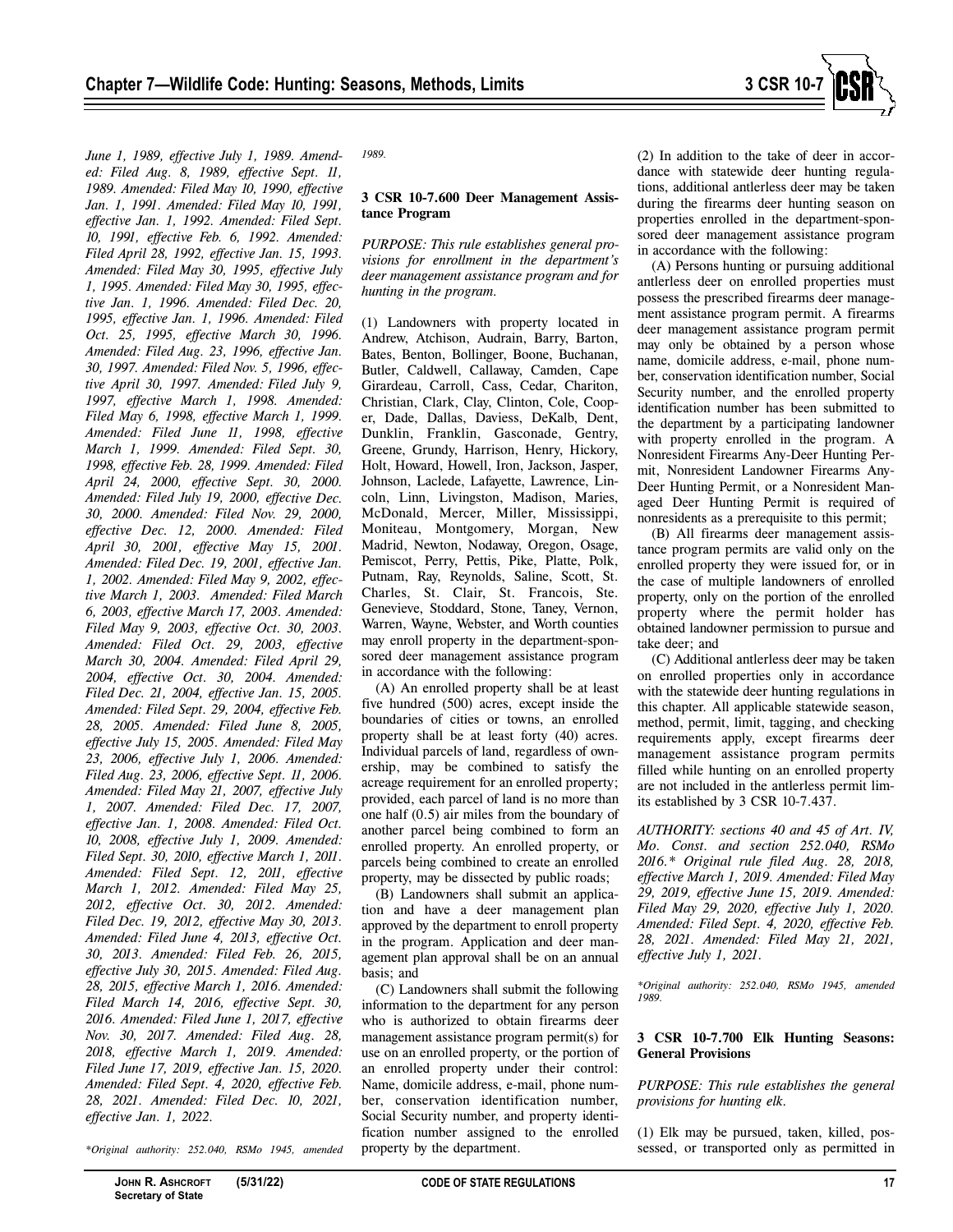

this Code.

(2) Persons hunting or pursuing elk must possess a prescribed elk hunting permit.

(3) Elk may be pursued or taken only from one-half (1/2) hour before sunrise until onehalf (1/2) hour after sunset.

#### (4) Elk Hunting Methods.

(A) Archery: longbows, recurve bows, compound bows, crossbows, and atlatl.

(B) Muzzleloader: muzzleloading firearms as defined in 3 CSR 10-20.805, .40 caliber or larger.

(C) Any legal method: archery and muzzleloader methods; atlatl; shotguns; handguns or rifles firing expanding-type centerfire ammunition; and air-powered guns, .40 caliber or larger, charged only from an external high compression power source (external hand pump, air tank, or air compressor).

(D) Prohibited, in use or possession:

1. Methods restricted by local ordinance;

2. Self-loading firearms with capacity of more than eleven (11) cartridges in magazine and chamber combined with the exception of concealable firearms, as defined in Chapter 571, RSMo. Firearms possessed under this exception may not be used to take wildlife while elk hunting;

3. Ammunition propelling more than one (1) projectile at a single discharge, such as buckshot;

4. Full hard metal case projectiles;

5. Fully automatic firearms; and

6. Electronic calls or electronically activated calls.

(5) Elk may not be hunted, pursued, taken, or killed—

(A) While in a stream or other body of water;

(B) From a boat with a motor attached;

(C) With the aid of a motor-driven land conveyance or aircraft;

(D) With the aid of dogs, in use or possession;

(E) With the aid of artificial light or night vision equipment;

(F) Within any area enclosed by a fence greater than seven feet (7') in height that could contain or restrict the free range of elk. Exceptions are provided in other rules or by written authorization of the director; and

(G) With the aid of bait (grain or other feed placed or scattered so as to constitute an attraction or enticement to elk). Scents and minerals, including salt, are not regarded as bait; however, mineral blocks with food additives are prohibited. An area is considered baited for ten (10) days following complete removal of bait. A person shall be in violation of this provision if they take or attempt to

take elk by the aid of bait, where the person knows or reasonably should know the area is or has been baited. It is illegal to place bait in a way that causes others to be in violation of the baiting rule.

(6) During the firearm portion of the elk hunting season, all persons hunting elk and their companions, must wear a cap or hat and a shirt, vest, or coat of the color commonly known as hunter orange, which must be plainly visible from all sides. Camouflage orange garments do not meet this requirement.

(7) Hunters who kill or injure an elk must make a reasonable effort to retrieve and tag it, but this does not authorize trespass.

(8) Hunters who take an elk shall void their permit immediately by notching the month and date of harvest and shall keep the elk separate or distinctly identifiable from elk taken or possessed by another. When the elk is not personally attended and prior to reporting through the Telecheck Harvest Reporting System, the voided permit or proper label shall be attached to the elk. Elk may be possessed and transported only by the taker until reported through the Telecheck Harvest Reporting System. All elk taken shall be accurately reported by the taker or in the taker's immediate presence through the Telecheck Harvest Reporting System by 10:00 p.m. on the day taken. The Telecheck confirmation number shall be recorded immediately on the elk hunting permit. The elk shall remain intact, as a field-dressed carcass, or be quartered with evidence of sex retained until the elk is reported through the Telecheck Harvest Reporting System. All elk shall be reported through the Telecheck Harvest Reporting System prior to processing (except field dressing or quartering as specified in this section) or being removed from the state. After reporting through the Telecheck Harvest Reporting System, elk may be possessed, transported, and stored by anyone when labeled with the permit or any label that includes the full name and address of the taker, date taken, and Telecheck confirmation number.

(9) Elk (or parts thereof) reported in accordance with established procedures, when labeled with the full name and address of the taker, the date taken, and the Telecheck confirmation number of the elk, may be possessed, transported, and stored by anyone. Commercially processed elk meat may be donated to not-for-profit charitable organizations under guidelines established by the director.

*AUTHORITY: sections 40 and 45 of Art. IV,* 

*Mo. Const. and section 252.040, RSMo 2016.\* Original rule filed June 28, 2019, effective Dec. 30, 2019. Amended: Filed April 9, 2020, effective April 29, 2020. Amended: Filed Sept. 4, 2020, effective Feb. 28, 2021.* 

*\*Original authority: 252.040, RSMo 1945, amended 1989.* 

#### **3 CSR 10-7.705 Elk: Hunting Season**

*PURPOSE: This rule establishes seasons, limits, and provisions for hunting elk.* 

(1) The elk hunting season is comprised of two (2) portions within Carter, Shannon, and Reynolds counties.

(A) Archery portion: October 15 through 23, 2022; use archery methods only to take elk in open counties; firearms may not be possessed except any person may carry concealable firearms, as defined in Chapter 571, RSMo, on or about his/her person while hunting. Firearms possessed under this exception may not be used to take wildlife while archery hunting.

(B) Firearms portion: December 10 through 18, 2022; use any legal elk hunting method to take elk in open counties.

(2) Other wildlife may be hunted during the firearms portion of the elk hunting season except as further restricted in this section:

(A) During the firearms portion of the elk hunting season in open counties, other wildlife may be hunted only with pistol, revolver, or rifle firing a .22 caliber or smaller rimfire cartridge, or a shotgun and shot not larger than No. 4; except that waterfowl hunters, trappers, or landowners on their land may use other methods as specified in 3 CSR  $10-7.410(1)(G);$ 

(B) During the firearms portion of the elk hunting season in open counties, persons holding an unfilled elk hunting permit and a Resident Small Game Hunting Permit may take furbearers during daylight hours using any legal elk hunting method;

(C) Furbearers may not be chased, pursued, or taken with the aid of dogs during daylight hours in open counties; and

(D) Squirrels and rabbits may not be chased, pursued, or taken with the aid of dogs during daylight hours in open counties.

*AUTHORITY: sections 40 and 45 of Art. IV, Mo. Const. and section 252.040, RSMo 2016.\* Original rule filed June 28, 2019, effective Dec. 30, 2019. Amended: Filed March 26, 2021, effective April 15, 2021. Amended: Filed March 25, 2022, effective April 15, 2022.* 

*\*Original authority: 252.040, RSMo 1945, amended 1989.*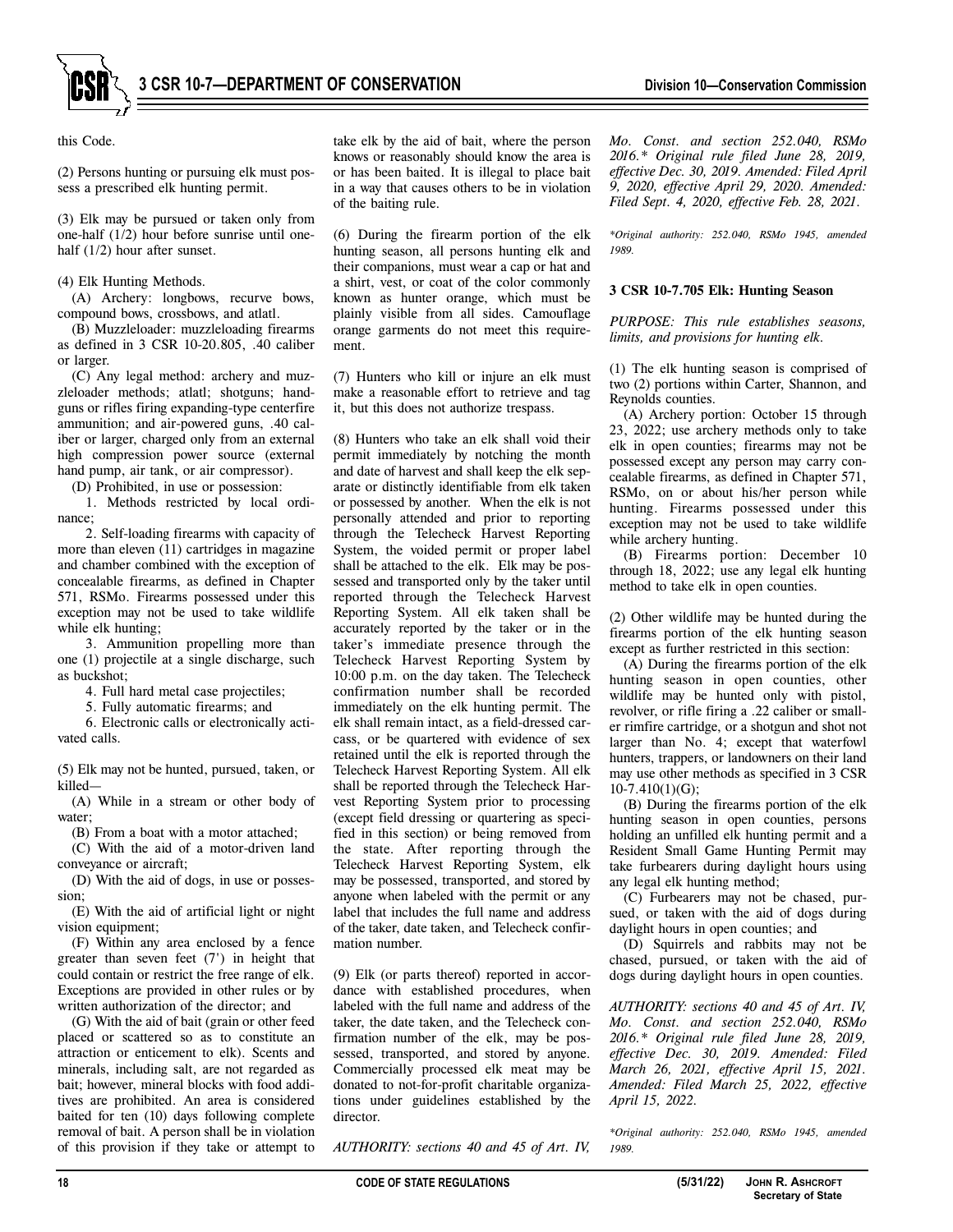

#### **3 CSR 10-7.710 Elk: Application and Draw Process**

*PURPOSE: This rule establishes provisions for resident landowners to hunt elk on their property within the resident landowner permit zone during the elk hunting season.* 

(1) Missouri residents, as defined in 3 CSR 10-5.220, may apply for elk hunting permits.

(A) Quotas for elk hunting permits are established annually by the Conservation Commission. For the 2022 season, five (5) Resident Antlered Elk Hunting Permits will be awarded. At least ten (10) percent of the Resident Antlered Elk Hunting Permit quota will be awarded annually to approved resident landowners, as defined in 3 CSR 10-20.805, whose qualifying property is in Carter, Reynolds, or Shannon Counties. If the number of qualifying landowner applicants is less than the percentage of the permits allocated for landowners, that portion of the quota not issued to a qualifying landowner will be reallocated to other applicants.

(B) To be eligible for the Resident Antlered Elk Hunting Permit(s) awarded to approved resident landowners, an application must have been submitted to and have been approved by the department as described in 3 CSR 10- 7.412 prior to applying for a Resident Antlered Elk Hunting Permit.

(C) Permit Draw.

1. The application period will be from May 1-31 annually and results will be available by July 1 annually.

2. Application fee for Resident Antlered Elk Hunting Permit: ten dollars (\$10).

3. Only one (1) application is allowed per year.

4. Only one (1) person is allowed per application.

5. Persons drawn for a Resident Antlered Elk Hunting Permit will not be eligible to apply for that permit again for ten (10) years.

6. Permits are nontransferable.

*AUTHORITY: sections 40 and 45 of Art. IV, Mo. Const. and section 252.040, RSMo 2016.\* Original rule filed June 28, 2019, effective Dec. 30, 2019. Amended: Filed Sept. 4, 2020, effective Feb. 28, 2021. Amended: Filed March 26, 2021, effective April 15, 2021. Amended: Filed March 25, 2022, effective April 15, 2022.* 

*\*Original authority: 252.040, RSMo 1945, amended 1989.* 

# **3 CSR 10-7.715 Elk: Regulations for Department Areas**

*PURPOSE: This rule incorporates elk hunt-*

Elk may be hunted on department areas located within Carter, Reynolds, and Shannon counties in accordance with statewide regulations, except as further restricted in Chapter 11.

*AUTHORITY: sections 40 and 45 of Art. IV, Mo. Const. and section 252.040, RSMo 2016.\* Original rule filed June 28, 2019, effective Dec. 30, 2019. Amended: Filed Aug. 27, 2021, effective Feb. 28, 2022.* 

*\*Original authority: 252.040, RSMo 1945, amended 1989.* 

# **3 CSR 10-7.900 Black Bear Hunting Season: General Provisions**

*PURPOSE: This rule establishes the general provisions for hunting black bear.* 

(1) Black bears may be pursued, taken, possessed, or transported only as permitted in this Code.

(2) Persons hunting or pursuing black bears must possess a prescribed black bear hunting permit.

(3) The black bear hunting season will begin the third Monday in October and will run for ten (10) consecutive days or until the Black Bear Management Zone-specific harvest quota is reached. If the zone-specific harvest quota is reached prior to the close of the black bear hunting season, that zone will be closed to hunting the following day. If the harvest is equivalent to or exceeds eighty percent (80%) of the Black Bear Management Zone-specific harvest quota, the director may close hunting within that Black Bear Management zone on the following day.

(4) Black bears may be pursued or taken only from one-half (1/2) hour before sunrise until one-half (1/2) hour after sunset.

(5) Black bear hunting permits are valid only for the Black Bear Management Zone specified on the permit. Black Bear Management Zone boundaries are as follows:

(A) Black Bear Management Zone One shall be that portion of Missouri west of a line running north from the Arkansas border on U.S. Highway 63 to U.S. Highway 60; west on U.S. Highway 60 to MO-360; west on MO-360 to Interstate 44; west on Interstate 44 to the Oklahoma border;

(B) Black Bear Management Zone Two shall be that portion of Missouri east of a line

running north from the Arkansas border on U.S. Highway 63 to Interstate 44; east on Interstate 44 to State Highway 47; north on State Highway 47 to the Missouri River; east along the Missouri River to the Illinois border; and

(C) Black Bear Management Zone Three shall be that portion of Missouri south of a line running east from the Kansas border along the Missouri River to State Highway 47; south on State Highway 47 to Interstate 44; west on Interstate 44 to U.S. Highway 63; south on U.S. Highway 63 to U.S. Highway 60; west on U.S. Highway 60 to MO-360; west on MO-360 to Interstate 44; west on Interstate 44 to the Oklahoma border.

(6) Black Bear Management Zone-specific harvest quotas are established annually by the Conservation Commission. Harvest quotas for the 2022 black bear season will be set as follows:

(A) Bear Management Zone 1: twenty (20) black bears.

(B) Bear Management Zone 2: fifteen (15) black bears.

(C) Bear Management Zone 3: five (5) black bears.

(7) Black Bear Hunting Methods.

(A) Archery: longbows, recurve bows, compound bows, and crossbows. Atlatls may not be used to take black bear.

(B) Muzzleloader: muzzleloading firearms as defined in 3 CSR 10-20.805, .40 caliber or larger.

(C) Any legal method: archery as described in 3 CSR 10-7.900(7)(A) and muzzleloader methods; shotguns; handguns or rifles firing expanding-type centerfire ammunition; and air-powered guns, .40 caliber or larger, charged only from an external high compression power source (external hand pump, air tank, or air compressor).

(D) Prohibited, in use or possession:

1. Methods restricted by local ordinance;

2. Self-loading firearms with capacity of more than eleven (11) cartridges in magazine and chamber combined with the exception of concealable firearms, as defined in Chapter 571, RSMo. Firearms possessed under this exception may not be used to take wildlife while black bear hunting;

3. Ammunition propelling more than one (1) projectile at a single discharge, such as buckshot;

4. Full hard metal case projectiles;

5. Fully automatic firearms; and

6. Electronic calls or electronically activated calls.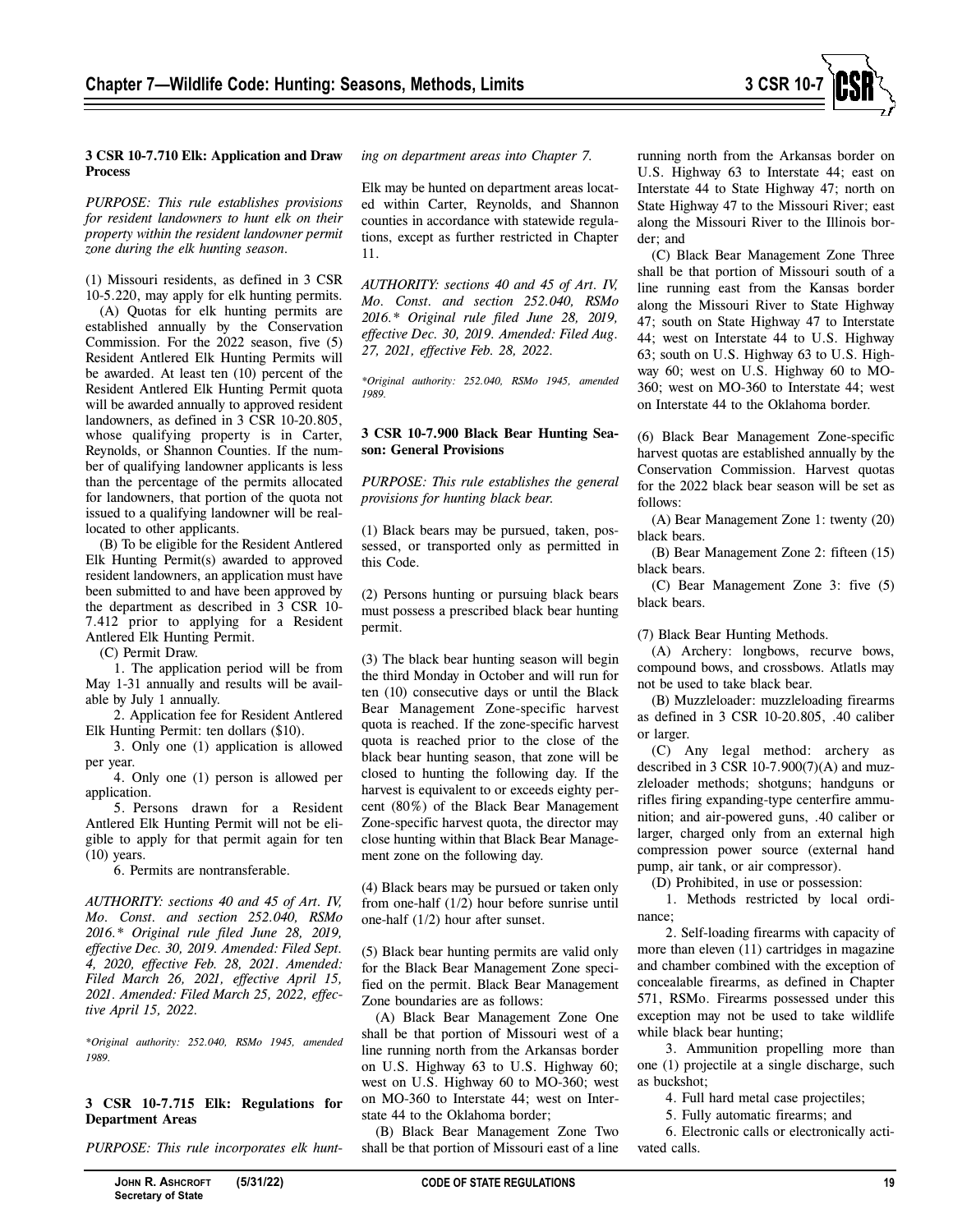

(8) Black bear may not be hunted, pursued, taken, or killed—

(A) While in a stream or other body of water;

(B) From a boat with a motor attached;

(C) With the aid of a motor-driven land conveyance or aircraft;

(D) With the aid of dogs, in use or possession;

(E) With the aid of artificial light or night vision equipment;

(F) With the aid of telemetry equipment, in use or possession;

(G) With the aid of bait. Bait is considered any type of food lure (including, but not limited to: grain, feed, bird food, pet food, food produced or manufactured for consumption by humans or domestic animals, or concentrated food powder which may be consumed or attempted to be consumed by black bears) which is placed or scattered so as to constitute an enticement to black bears. Scents and minerals, including salt, are not regarded as bait; however, mineral blocks with food additives are prohibited. An area is considered baited for ten (10) days following complete removal of bait. A person shall be in violation of this provision if they take or attempt to take black bears by the aid of bait, where the person knows or reasonably should know the area is or has been baited. It is illegal to place bait in a way that causes others to be in violation of the baiting rule.

(9) Black bears that have taken refuge in a den may not be disturbed, pushed, harassed, or taken in any manner by any person acting either singly or as one (1) of a group of persons.

(10) Only lone black bears may be taken. No person shall take a black bear they know or reasonably should have known is in the presence of one (1) or more other bears, including female black bears with cubs.

(11) During the black bear hunting season, all persons hunting black bears and their companions must wear a cap or hat and a shirt, vest, or coat of the color commonly known as hunter orange, which must be plainly visible from all sides. Camouflage orange garments do not meet this requirement.

(12) Hunters who kill or injure a black bear must make a reasonable effort to retrieve and tag it, but this does not authorize trespass.

(13) Hunters who take a black bear shall void their permit immediately by notching the month and date of harvest and shall keep the black bear separate or distinctly identifiable from black bears taken or possessed by

another person. When the black bear is not personally attended and prior to reporting through the Telecheck Harvest Reporting System, the voided permit or proper label shall be attached to the black bear. Black bears may be possessed and transported only by the taker until reported through the Telecheck Harvest Reporting System. Any black bear taken shall be accurately reported by the taker or in the taker's immediate presence through the Telecheck Harvest Reporting System by 10:00 p.m. on the day taken. The Telecheck confirmation number shall be recorded immediately on the black bear hunting permit. Black bears shall remain intact, as a field-dressed carcass, or be quartered with evidence of sex retained, until the black bear is reported through the Telecheck Harvest Reporting System. All black bears shall be reported through the Telecheck Harvest Reporting System prior to processing (except field dressing or quartering as specified in this section) or being removed from the state. After reporting through the Telecheck Harvest Reporting System, black bears may be possessed, transported, and stored by anyone when labeled with the permit or any label that includes the full name and address of the taker, date taken, and Telecheck confirmation number.

(14) Regardless of the state of harvest, extracted black bear gallbladders may not be transported into or within Missouri. Black bear gallbladders may not be bought, sold, offered for sale, transferred, or given away.

(15) Black bears (or parts thereof excluding the gall bladder) reported in accordance with established procedures, when labeled with the full name and address of the taker, the date taken, and the Telecheck confirmation number of the black bear, may be possessed, transported, and stored by anyone.

(16) Hunters who take a black bear shall submit either an upper or lower premolar from the harvested bear to the department within ten (10) days of harvest. The tooth required by this section shall be mailed, shipped, or delivered in-person to: Furbearer Program, Missouri Department of Conservation, 3500 East Gans Road, Columbia, MO 65201. Regardless of the method of submission, the tooth must be placed in an envelope and labeled with the full name and address of the taker, the date taken, and the Telecheck confirmation number of the black bear. If sent via the U.S. Postal Service or other common carrier, the envelope containing the tooth must be placed inside a separate mailing envelope. All submissions postmarked within ten (10) days of harvest, shall be deemed to

have complied with the provisions of this section.

*AUTHORITY: sections 40 and 45 of Art. IV, Mo. Const. and section 252.040, RSMo 2016.\* Original rule filed Sept. 4, 2020, effective Feb. 28, 2021. Amended: Filed March 26, 2021, effective April 15, 2021. Amended: Filed March 25, 2022, effective April 15, 2022.*

*\*Original authority: 252.040, RSMo 1945, amended 1989.* 

# **3 CSR 10-7.905 Black Bear Hunting Season: Application and Draw Process**

*PURPOSE: This rule establishes the application and draw process for black bear hunting in Missouri.* 

(1) Missouri residents, as defined in 3 CSR 10-5.220, may apply for black bear hunting permits.

(A) Bear Management Zone-specific permit quotas for black bear hunting permits are established annually by the Conservation Commission. At least ten (10) percent of the Resident Black Bear Hunting Permit Black Bear Management Zone-specific permit quota will be awarded annually to approved resident landowners, as defined in 3 CSR 10- 20.805, whose qualifying property is in the specific Black Bear Management Zone for which they are applying. If the number of qualifying landowner applicants is less than the percentage of the permits allocated for landowners, that portion of the quota not issued to a qualifying landowner will be reallocated to other applicants. Permit quotas for the 2022 black bear season will be set as follows:

1. Bear Management Zone 1: two hundred (200) Resident Black Bear Hunting Permits.

2. Bear Management Zone 2: one hundred fifty (150) Resident Black Bear Hunting Permits.

3. Bear Management Zone 3: fifty (50) Resident Black Bear Hunting Permits.

(B) To be eligible for the Resident Black Bear Hunting Permit(s) awarded to approved resident landowners, an application must have been submitted to and have been approved by the department as described in 3 CSR 10- 7.412 prior to applying for a Resident Black Bear Hunting Permit.

(C) Permit Draw.

1. The application period will be from May 1-31 annually and results will be available by July 1 annually.

2. Application fee for Resident Black Bear Hunting Permit: ten dollars (\$10).